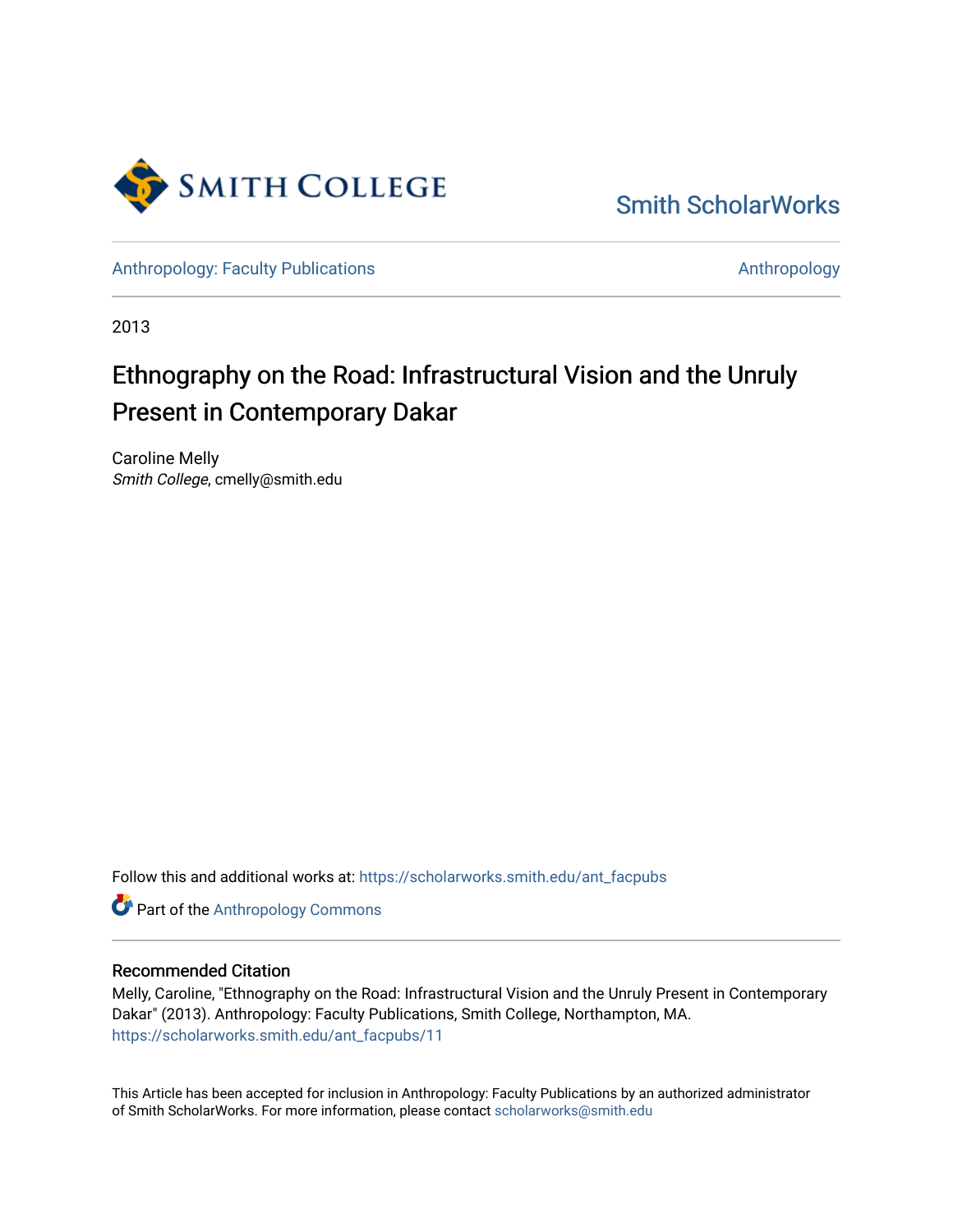# ETHNOGRAPHY ON THE ROAD: INFRASTRUCTURAL VISION AND THE UNRULY PRESENT IN CONTEMPORARY DAKAR

# Caroline Melly

In his report on the 1966 UNESCO-supported First World Festival of Negro Arts, John Povey writes of the spectacular infrastructural and architectural improvements made by the host city of Dakar in anticipation of this international gathering of artists, intellectuals and tourists. Describing his arrival by plane in the 'fresh, attractive, sophisticated city' ([1966:](#page-17-0) 4), the author appears as dazzled by the modern, urban landscape as he is by the artistic presentations and productions that were the intended focus of the festival. As he journeys along the seaside Route de la Corniche and into the heart of the city, Povey marvels at stunning new hotels, museums, theatres and government buildings, all built to preserve Senegal's cultural heritage and to promote a vision of the future that was thoroughly in line with the dominant *négritude* ideologies of the time. Meanwhile, Povey notes, the nagging poverty and inequality that characterized this former colonial capital was carefully contained, deliberately and 'neatly shrouded from visitors' view by stretches of rush matting or corrugated iron' *([ibid](#page-17-0).)*. What Povey encountered in the mid-1960s was a grand vision proffered by the highly visible and influential President Léopold Sédar Senghor of the post-colonial nation as reborn through its modern and capable capital city. The city he described was committed to promoting its own brand of intellectual and artistic expression, one that was both dazzling in its ambitions and limited in its scope, excluding vast geographical sections and populations even as it claimed a more encompassing vision of the future.

Arriving as a researcher exactly forty years later, I found myself surrounded by ostensibly similar efforts to reinvent and reposition Dakar through large-scale construction projects (grands travaux) promoted and overseen by the Senegalese state and aimed at building a truly 'global' capital city. By the spring of 2006, the city was steadily being transformed by a host of new spaces and structures that seemed to echo building projects launched decades ago: by an *autoroute* that would link the peninsular capital to the mainland and would someday include a toll portion; by the controversial Monument de la Renaissance Africaine, built in close proximity to the airport; by the reinvention of the well-travelled Corniche into a sleek seaside passageway; and by the construction of five-star hotels, restaurants and shopping plazas along this same storied road. Channelling the aura of Senghor and other post-colonial leaders, President Abdoulaye Wade

CAROLINE MELLY is Assistant Professor in the Department of Anthropology, Smith College, Massachusetts. Her research has focused on shifting conceptions of citizenship and modes of belonging in Senegal and the diaspora. Her published work has paid close attention to the emergence of global mobility as a cherished national value in Dakar, one that is thought to constitute state and citizen in an era of ongoing political and economic restructuring. Email: cmelly@smith.edu

*<sup>©</sup>* International African Institute 2013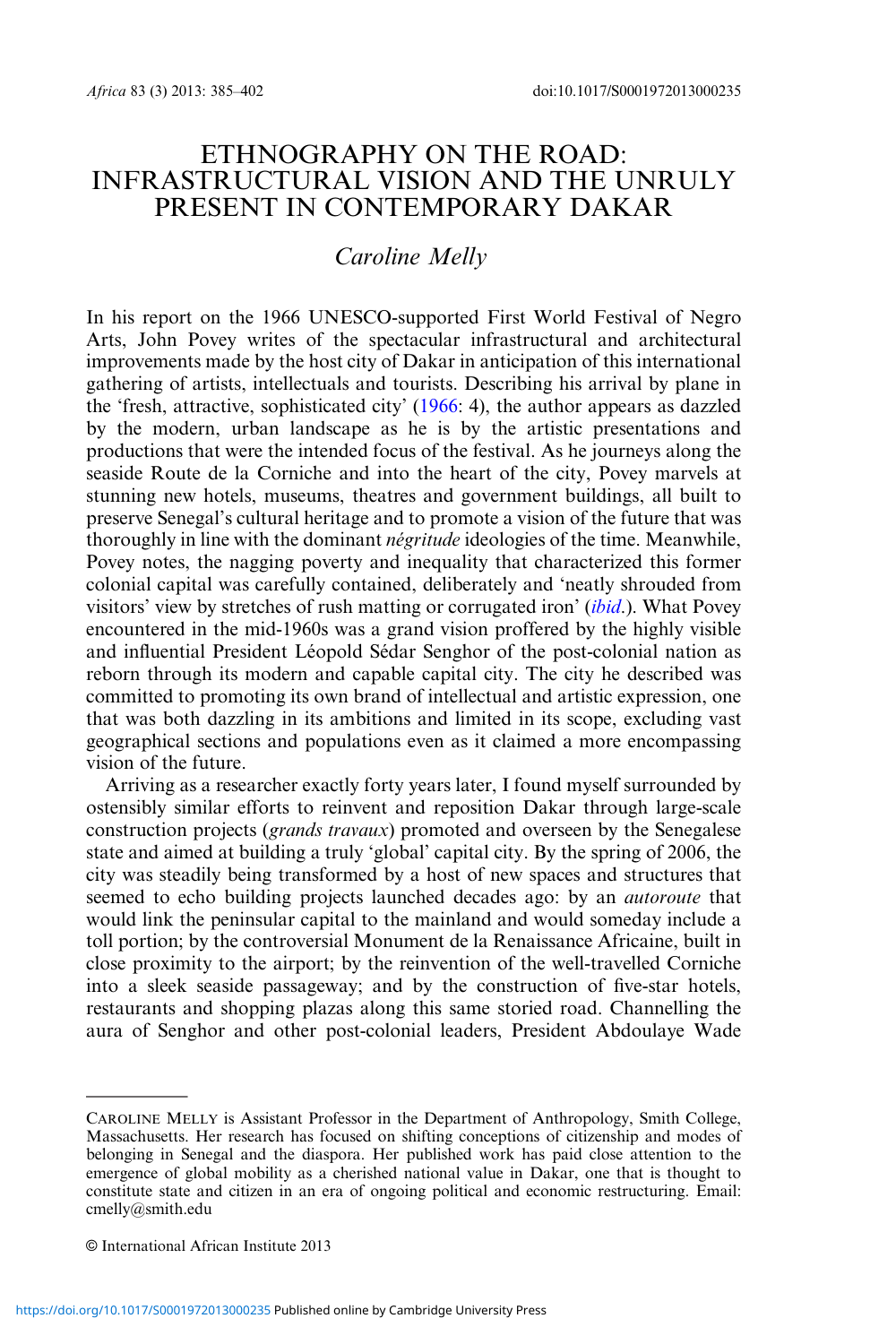claimed these projects as integral components of his own authoritative vision for the city and the nation, and as evidence that even his grandest dreams had the power to become reality (Fofana [2010](#page-17-0); see also De Jong and Foucher [2010\)](#page-17-0).<sup>1</sup> But these projects and structures also expressed a break with modernist approaches to infrastructural development that emphasized planning, calculation and 'rationality' (see Scott [1998\)](#page-18-0). Drawing inspiration instead from the seemingly meteoric rise of global cities like Dubai, the President and his allies sought to lure international attention and capital and thus to reposition Dakar as both 'the most beautiful city in Africa' and as a global destination for foreign investment and leisure.2 In contrast to the architectural achievements that captivated Povey in the 1960s, the contemporary spaces and structures that inspired this essay were not built to house national treasures or to display the talents and arts of a revitalized African spirit, one that was necessarily collective and firmly and explicitly rooted in a grand past. In contrast, Dakar's twenty-first century 'renaissance' was focused on the construction of professedly globalized spaces of consumption and circulation that had little to say to post-colonial ideologies like négritude and instead appeared thoroughly detached from histories and shared struggles of the past decades. Most of these projects were made possible through partnerships that linked together national leadership, foreign capital and expertise, and loans and guidance from international organizations. Targeting a new generation of foreign travellers called 'foreign direct investors', leaders hoped that a cosmopolitan elite might be lured to this African city – in some ways *despite* rather than because of its African-ness – because it could offer the sort of generic comforts that they would expect to find at 'home'. The President's vision was thus fixed squarely on reinventing Dakar as a new kind of African capital city, one that was attractive to residents and foreigners alike because it claimed a strategic location, used space efficiently, and reiterated the steadfast dedication to foreign investment and economic 'emergence' that the international community and voters had come to expect.3 Through concrete overpasses and roundabouts – as well as through the spectacular billboards, passionate speeches and public information campaigns that accompanied them – Wade and his allies projected an alluring if implausible vision of future possibility marked by wealth and abundance.

These infrastructural projects and promises also brought into sharper view the urgency and inescapability of the present moment. As large-scale projects were launched in quick succession around the city, traffic bottlenecks and detours multiplied, straining daily circulations, routines and livelihoods. For many in the city, life came to gravitate around avoiding traffic jams or locating alternative

<sup>&</sup>lt;sup>1</sup>As I write and revise this essay, dramatic change is under way in Senegal. Despite the existence of a two-term limit that he himself had signed into law, Wade ran for a third presidential term in early 2012. The election drew international attention, as thousands of voters took to Dakar's streets decrying Wade's campaign. Wade lost in the second round of voting to his former protégé, Macky Sall.

<sup>&</sup>lt;sup>2</sup>While Abidjan was long considered the unofficial 'capital' of Francophone West Africa, a series of political coups and uprisings have led to a regional reorientation, one that has in large part favoured Dakar. This shift has solidified Wade's mission to turn Dakar into a regional centre for finance and banking, tourism, and technology.

 ${}^{3}$ To get a better sense of the way this commitment to economic 'emergence' is cast for both international and local audiences, see, for instance, APIX S.A. [2011.](#page-16-0)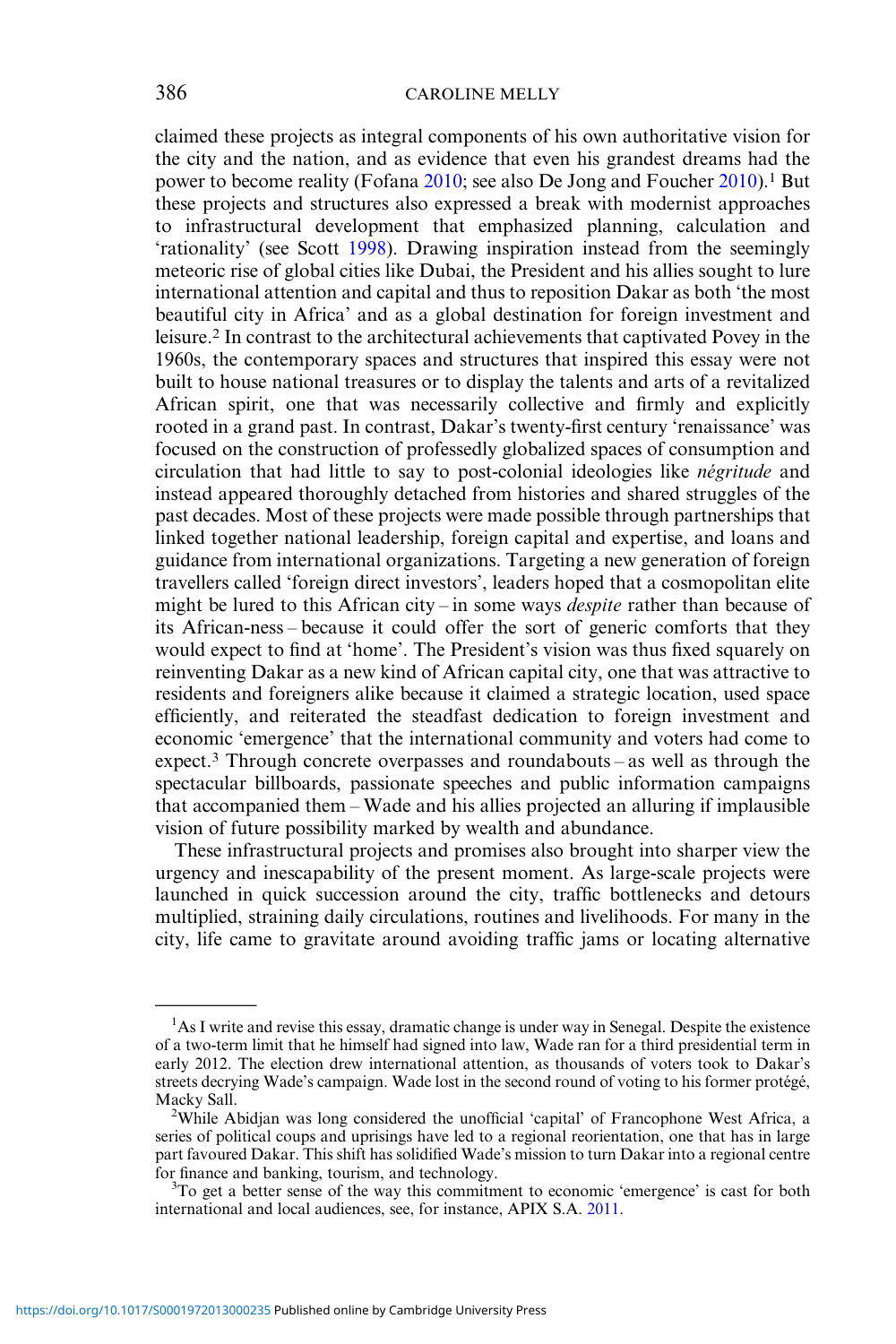routes. Furthermore, while resurfaced roads and new highways linked together spaces of governance, global travel and elite consumption – in turn defining a new political, economic and social centre – the majority of urban residents were left to contend with dilapidated roads unfit for passage, ruptured sewage pipes, frequent power outages, and the seeming lack of state intervention and oversight in more 'popular' quarters of the city. As new highways and shopping plazas were unveiled elsewhere in the city, Dakar's neglected side roads and spaces came into sharper view, splintering Wade's sweeping vision for the nation's future and centring attention on the uncertainty of the immediate present. At the same time that these pressing urban realities were decried and debated publicly, however, they were also ripped from their historical moorings and depoliticized – not only by state workers and elites, but also, at times, by those whose lives and futures were made more precarious by the projects.

What distinguishes this particular moment in Dakar's history from earlier modes of urban transformation, I suggest, is what Jane Guyer has described as an unsettling mix of 'fantasy futurism and enforced presentism' that guides macroeconomic policy and other facets of life (2007: 409). Once seemingly peculiar to the conditions of structural adjustment and military rule in Nigeria, Guyer argues, this particular temporal sensibility is increasingly used to frame and justify policy making around the world, in turn emptying the near past and near future of moral, economic or political worth and meaning. Gone, she insists, are past strategies 'of planning and hoping, of tracing out mutual influences, of engaging in struggles for specific goals, in short, of the process of implicating oneself in the ongoing life of the social and material world that used to be encompassed under an expansively inclusive concept of "reasoning"' (ibid.). In their stead arise preoccupations with responding to the exigencies of immediate, everyday life and offering long-term projections of growth and change.

In this essay, I draw on these theoretical insights to frame my discussion of infrastructural vision and chronic uncertainty in contemporary Dakar. I situate my analysis of temporality and infrastructural change within a growing body of literature that focuses on roads as profoundly ambivalent material and ideological structures (Dalakoglou [2010;](#page-16-0) Guldi [2012](#page-17-0); Larkin [2008](#page-17-0)) that serve as critical sites for the accumulation and contestation of meanings (Giles-Vernick [1996;](#page-17-0) Masquelier [2002](#page-17-0); Roseman [1996](#page-18-0)). In recent years, a number of scholars have paid keen ethnographic attention to the speculative and futuristic nature of large-scale urban renewal projects in ways that echo Guyer's observations (De Boeck [2011;](#page-17-0) Khan [2006](#page-17-0); Mains [2012\)](#page-17-0). These important contributions have been particularly attentive to the futuristic fictions offered by these projects. They give us a glimpse into the ways that discourses and practices of global capital accumulation, economic partnership and neo-liberal governance shape everyday life and urban landscapes in various post-colonial contexts. Less explicit attention has been paid, however, to the ways infrastructural projects both evoke and generate a very particular conception of life in the immediate, inescapable present. I argue in this essay that Dakar's infrastructural transformation made spectacularly visible not only distant (and highly implausible) futures but also a very particular vision of the present that rationalized, emphasized and even celebrated the everyday hardships wrought by infrastructural change. Avowedly ahistorical and centred squarely on the individual, these discourses of hardship cast infrastructural change as a future-focused project brought about through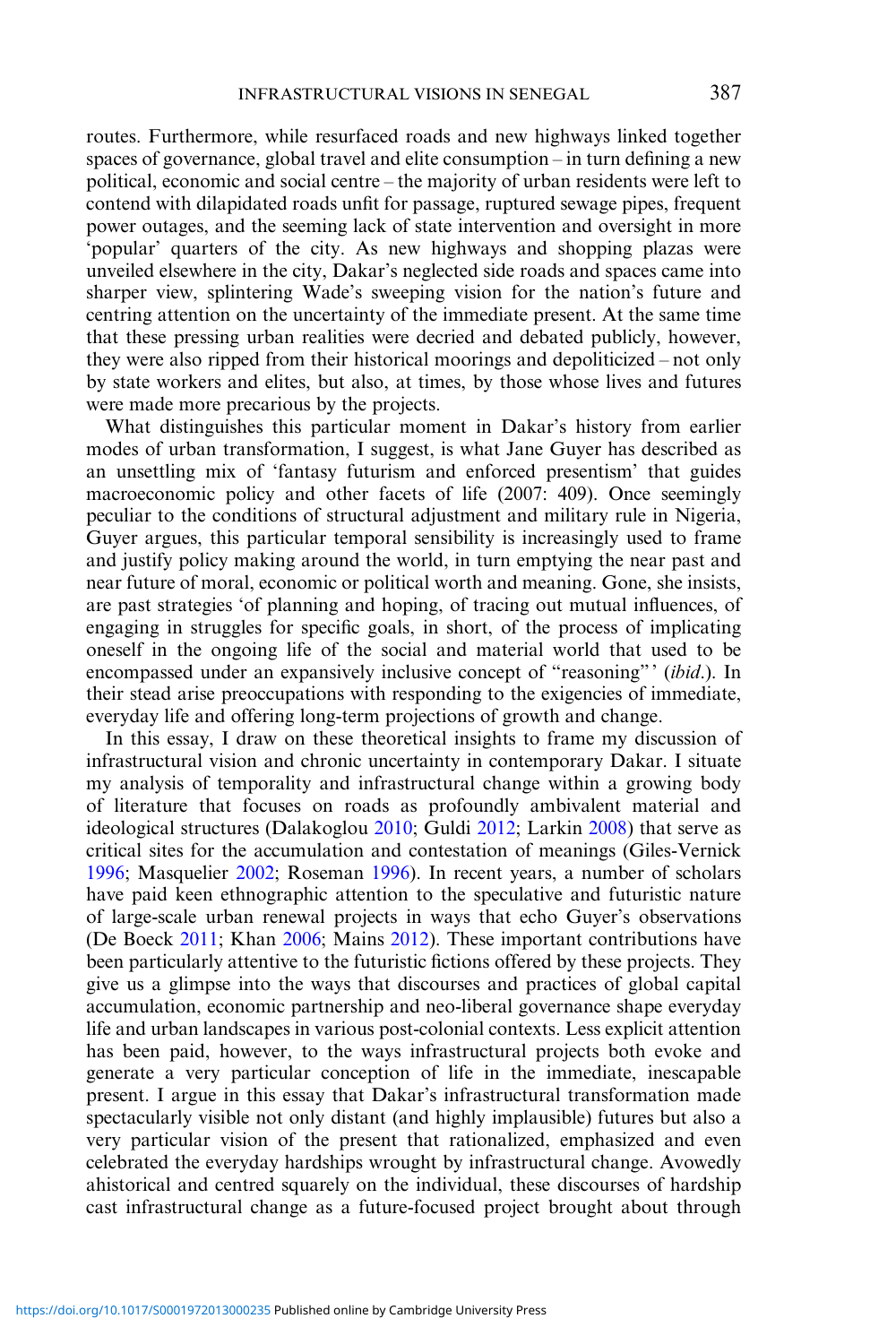'temporary' inconveniences and disruptions endured for the sake of the nation. These conceptions of the present circulated through bureaucratic offices, were affirmed in promotional materials, and were both echoed and eschewed in public spaces.

Moving through state offices, onto ailing side streets, and along emergent roads, the analysis that follows draws on ethnographic data collected over the course of twenty months during three separate research trips to Dakar.<sup>4</sup> Each section is anchored by an ethnographic encounter that brings into view the complex relationship between infrastructural change, futuristic vision, and immediate, destabilizing hardship in 'structurally adjusted' urban Senegal. What emerges from this analysis is a more complex view of neo-liberal reform and urban change in contemporary Africa.

## HARDSHIP AS POLICY FRAMEWORK

May 2006. Tucked away on a quiet and shady street just steps from the presidential residence, the stately headquarters of Senegal's national investment promotion agency,  $APIX$ ,<sup>5</sup> seems a world away from the urgencies and uncertainties of everyday life in the city. Gathered inside a well-appointed and air-conditioned meeting room of this quasi-state organization are a few APIX representatives and half-a-dozen Nigerian military officers of high rank, who have come to APIX to learn more about privatization efforts in Senegal. Speaking in perfectly accented English, Elhadji, a senior staff member at the agency, describes to his audience how ordinary residents coped with the devaluation of the franc CFA in 1994, a reform aimed at appeasing the World Bank and making Senegal attractive to foreign interests: 'Imagine – you wake up, and suddenly, the money in your pocket is worth half what it was the day before. This was what the devaluation was. It meant that the Senegalese people had to sacrifice, to endure difficult times. Devaluation affected everyone.' As Elhadji makes his case to the Nigerian visitors, staff members working down the hall are busy fielding inquiries from national and international media outlets about APIX's critical role in the recently launched autoroute

<sup>&</sup>lt;sup>4</sup>Most of this research took place in 2006 and 2007, and was funded by the National Science Foundation (SES-0549003), the Fulbright-Hays Doctoral Dissertation Research Abroad Program, and the Department of Anthropology at UC Irvine. Also critical to the arguments I present here was a follow-up trip to Dakar that took place in January 2010, which was funded by the Committee on Faculty Compensation and Development at Smith College. As a whole, this research employed participant observation and semi-structured and unstructured interviews carried out within three different spheres of urban life: in state and other governing offices, located largely (but not exclusively) in the south of the city; in residential neighbourhoods primarily in the north of the city; and on the highways and side streets that connected north and south. Research was conducted in a mix of French and Wolof.

APIX (L'Agence Nationale Chargée de la Promotion de l'Investissement et des Grands Travaux) is itself the product of an alliance between the World Bank and the Wade administration. It is a quasi-state body that exists outside Senegal's ministry system, and its director general and her staff answer directly to the President. APIX is dedicated to facilitating economic regulatory reforms, promoting private sector investment, and overseeing large-scale national infrastructure projects, and it continues to do so in close conjunction with the World Bank. APIX, in fact, remains a member of the World Bank Group's Multinational Investment Guarantee Agency (MIGA).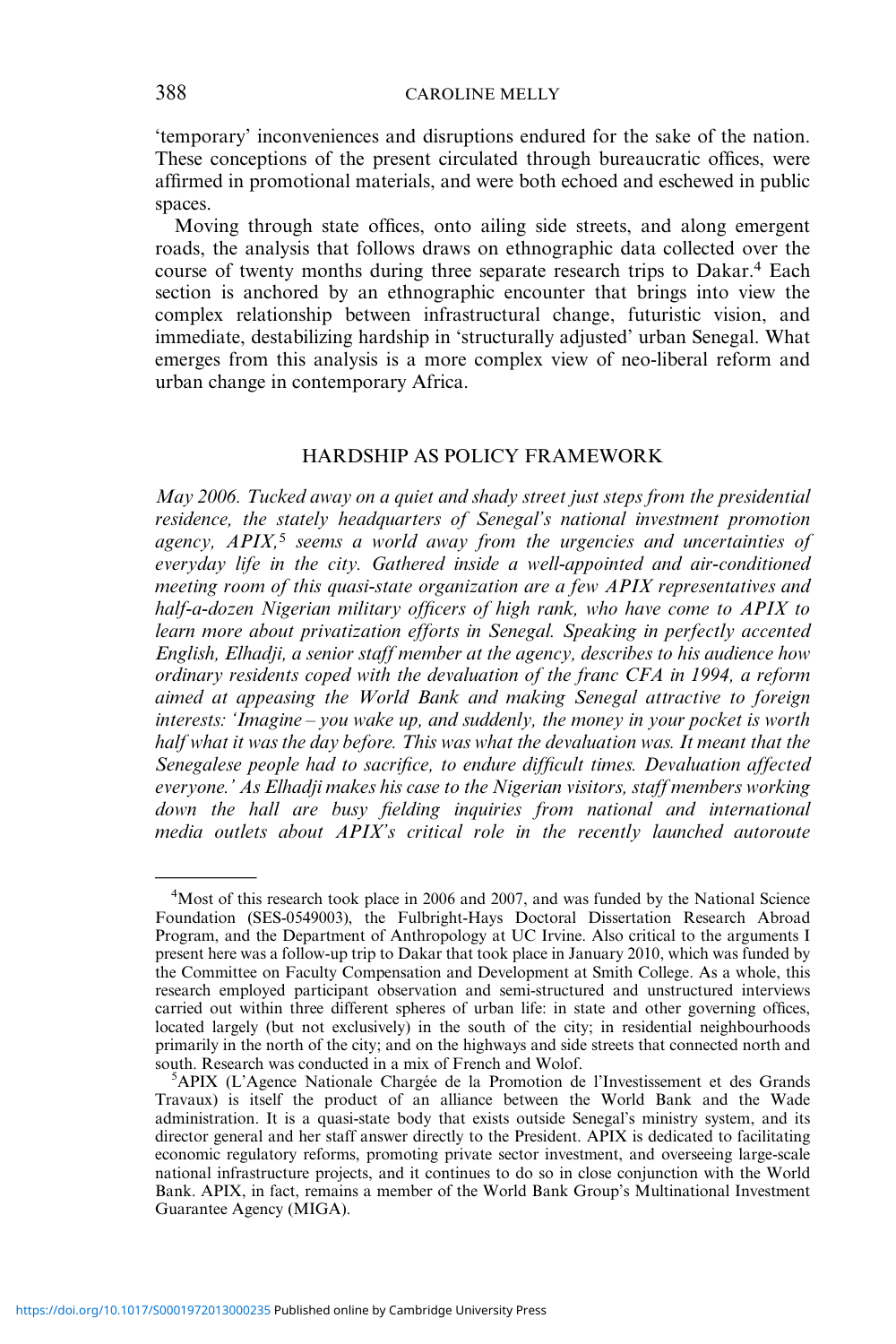construction project. It seems that, overnight, everyday circulations and livelihoods have been brought to a violent halt, and urban residents are growing anxious and impatient. Working to reorient the public's attention to the grand futures that await Senegal, staff members draw on discourses that are strikingly similar to those employed by Elhadji – discourses of private capital flow and alternative futures born through individual hardship and daily sacrifice. In internal planning sessions and meetings with 'partners', I note, APIX staff members cast the city's worsening traffic jams, puzzling detours and lengthening commutes as des épreuves – ordeals, hardships, tests of character – endured for the good of the nation.

By the spring of 2006, it seemed that all of Dakar's attention was firmly fixed on the city's roads. As urban residents worked to make sense of and navigate the constantly shifting landscape around them, they discussed and debated the promises and consequences of the road construction projects. But buried beneath these urgent contemporary concerns were seemingly forgotten anxieties and debates about restructuring efforts of another sort – namely, the 1994 devaluation of the franc CFA, an economic measure that deeply affected more than a dozen West and Central African countries. At first glance, it may seem that the devaluation has little to do with the urban revitalization efforts under way in Senegal's capital more than a decade later – a conclusion that my  $APIX$  colleagues would have endorsed. Indeed, urban residents and bureaucratic officials did not connect the two in any purposeful or explicit way in our interviews and conversations, and I initially paid little attention to devaluation in my research notes. But in my daily travels through state offices and along traffic-clogged roads, this apparent disconnect emerged as worthy of ethnographic scrutiny.

Instituted under the direction of the World Bank and other international bodies, the franc CFA devaluation was an effort at economic liberalization aimed at making African exports more competitive on the global market and at luring foreign investors to the region. This technical 'adjustment' was carried out six years before APIX became a formal institution, during the administration of Abdoulaye Wade's predecessor, Abdou Diouf. The impacts of devaluation were experienced most acutely by the region's poor, whose household budgets and daily routines could not absorb the sudden and unpredictable rise in prices for basic necessities that resulted (see, for instance, Bendech et al. [1997\)](#page-16-0). Senegalese with access to foreign currencies, through family members working in the diaspora or business connections abroad, were better able to weather devaluation than those without these connections. Moreover, while wealthier families could manage to increase their household expenditures, the poor had to cut back on cooking oil or rice, or do without meat or fish as inflation worsened. Devaluation efforts thus served to widen the gap between the wealthy and the poor in a very permanent way, offering new and lucrative opportunities to some residents while dispossessing others.

Likewise, the large-scale road projects initiated in 2006 reflected bold efforts by the state and its allies to make Senegal more modern, efficient and 'friendly' to foreign investors. Described as a difficult but crucial turning point in the nation's and the city's history, these projects brought sudden and disorienting change – road surfaces were uprooted, detours imposed without warning, incomes threatened, routines and livelihoods transformed – all in the name of macroeconomic change. As with devaluation, these dramatic changes were experienced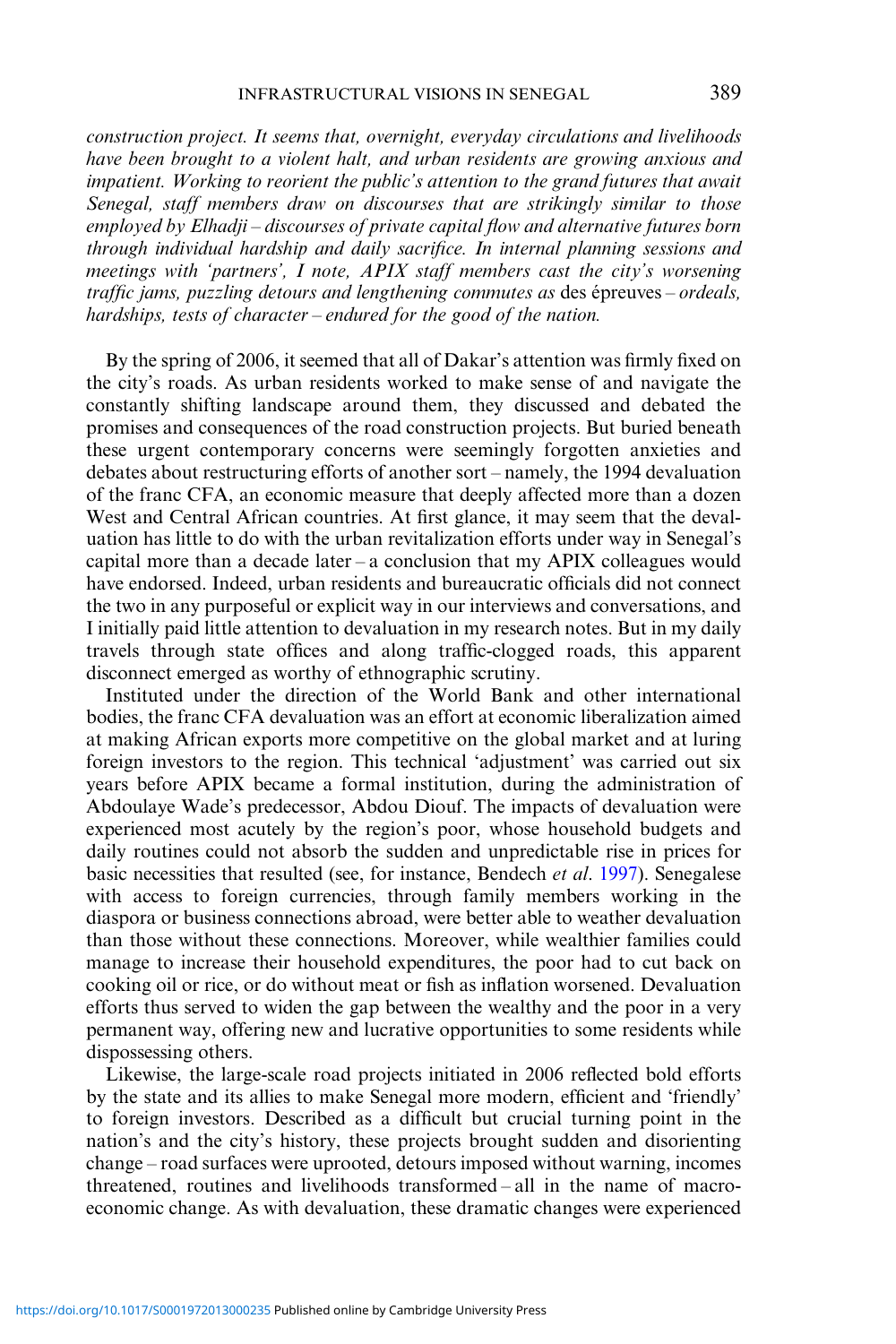in deeply unequal ways. Perhaps the most striking evidence of this fact was the forceful removal of people living on land designated for the future autoroute, a significant disruption of precarious lives on the city's margins. But the projects also highlighted more ordinary exclusions and inequalities. Not all of Dakar's neighbourhood roads profited from urban revitalization efforts; instead, elite coastal neighbourhoods receiving the lion's share of attention and resources to the exclusion of the city's popular quarters, where even sewerage and water infrastructures were not dependable. Moreover, while all urban commuters had to deal with traffic bottlenecks and barricaded roads, the city's poorer residents typically did so in road-weary, overcrowded vehicles that were poorly ventilated and had unconvincing safety records. Because buses moved along fixed routes, drivers could not invent new paths to dodge traffic jams as drivers with their own automobiles could. From this perspective, the city's elite not only stood to gain the most from the projects, which focused on developing sites of cosmopolitan living, consumption and governance; they also could better contain and manage the negative impacts of the road construction efforts on their routines, incomes and physical well-being.

Neither of these projects was implemented without controversy or public debate. As inflation worsened in the months following devaluation, an outraged Senegalese public took to the streets in (sometimes violent) protest, and the national media accused Senegal's leaders of betrayal (Creevey et al. [1995](#page-16-0)). And yet, these grievances seemed slowly to fade from the public agenda. Devaluation, it seemed, had gradually become a banal, apolitical feature of the economic landscape of contemporary Africa, and the public turned its attention to newer liberalization initiatives.<sup>6</sup> By the time I arrived in Dakar in 2006, few urban residents were talking about the currency devaluation outside of bureaucratic offices. Within these spaces of economic governance, devaluation and its profound everyday effects were retrospectively rationalized and legitimized through a discourse, implicit or otherwise, of individual 'hardship', as Elhadji's presentation to his Nigerian guests makes clear. This perspective conceptualized disruptions that followed currency devaluation as temporary, and it celebrated individual burdens as sacrifices endured for the benefit of one's city, nation or region. Through these sanitized accounts, which circulated in various guises through other offices of economic governance in the city, devaluation became a sturdy and objective feature of the economic infrastructure, an apolitical technical adjustment, one that helped put the national economy on the path towards liberalization and development, even if it brought immediate turmoil as ordinary people struggled to make do. And the deep and quite visible inequalities that resulted from these ostensibly 'necessary' economic readjustments, it seemed, were hardened into bland realities.

What I witnessed in 2006 and 2007, I suggest, was a resuscitation of this particular explanatory logic. As worsening traffic jams and detours sparked public outrage and accusations of government deception and abandonment, officials called on urban residents to be patient and to focus on the brilliant futures that awaited the city and the nation. Towering billboards celebrating

<sup>&</sup>lt;sup>6</sup>For an excellent foundational discussion of the depoliticization of development, see Ferguson [1994](#page-17-0).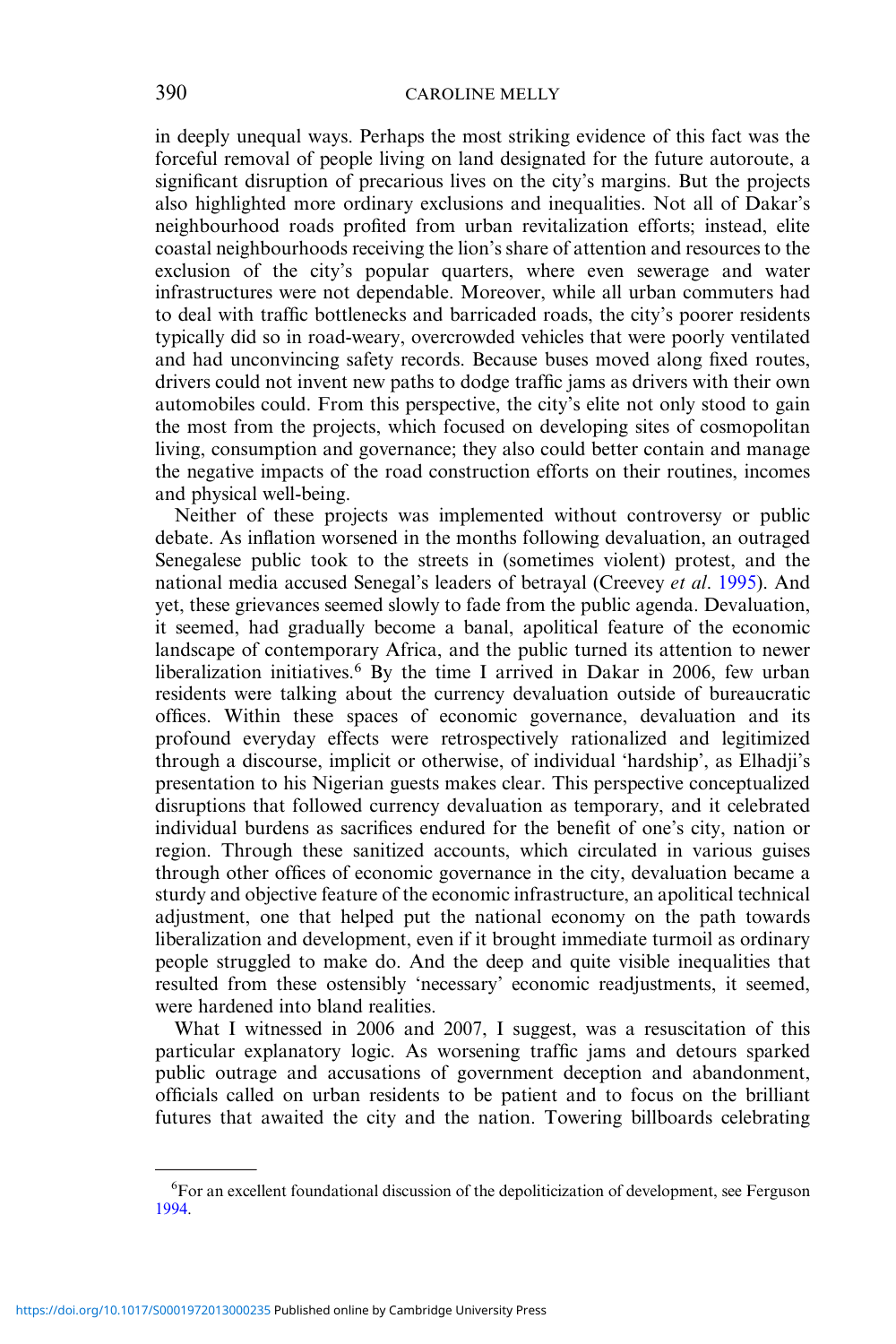Senegal's dazzling future were strategically placed where traffic tended to thicken, and public service campaigns detailing project goals were sandwiched between popular evening television programmes. These nightly announcements typically began with spectacular, computer-generated images of a futuristic Dakar, but they quickly shifted attention toward identifying detours and problem zones and rationalizing the impossible present as enabling an alternative future. APIX officials and their collaborators thus acknowledged the disruptions posed by the projects, but they firmly insisted that these circumstances were transitory and would enable long-term growth and prosperity. Indeed, when I returned to the city in 2010, several of the officials with whom I spoke pronounced the urban component of the infrastructural projects complete and insisted that the disruptions they caused had come to an end as well. These hardships were further cast as evidence of the indispensability of the projects; urban reconstruction efforts would, with time, ease the daily movements and economic plight of the poor, officials insisted, even if they seemed temporarily to exacerbate their predicaments. These urban projects would also spark similar schemes in other sections of the city – roads would beget roads, creating a system of transit that would better integrate the entire city. Moreover, staff members frequently emphasized the hardships that they themselves faced as they navigated the city each day, complaining of time spent in traffic, flat tyres, missed appointments and angry motorists. In doing so, they effectively cast themselves as diligent, burdenbearing citizens who were personally invested in the charting of new futures. These everyday conversations also produced the process of infrastructural change as an equalizing, even democratizing, force that shaped quite different lives in remarkably similar ways.

Taken together, these ethnographic observations draw attention to an important paradox of neo-liberal reform in Senegal and elsewhere: at the same time that state officials emphasized and even celebrated individual responsibilities and hardships as the engine of economic change, they flattened and denied the multiplicity and complexities of these experiences, thus obscuring the inequalities that the projects were both built upon and produced (see Hill [2001\)](#page-17-0). Moreover, these hardships were conceptualized as episodic, as fleeting disruptions that were wholly unrelated to past restructurings and exclusions. Although the 'enforced presentism' I describe here did not make for the sorts of appealing promotional brochures that futuristic highways and grand monuments did, short-term hardships were nonetheless integral facets of infrastructural change and macroeconomic policy in Dakar. How did urban residents encounter and conceptualize these temporal asymmetries in infrastructural ideology? How did they make sense of hardship as both an individual experience and a state-sanctioned value? And how did they experience the shifts in urban space that these presentist logics precipitated? Drawing on ethnographic encounters that unfolded on three quite different city streets, the final three sections explore urban reactions and interpretations of infrastructural transformation in the months and years following the initiation of the projects.

#### PROTESTING PRESENTISM

January 2010. Located just a few kilometres north-west of APIX, Marché Sandaga is Dakar's most expansive urban marketplace. It is afternoon, near lunchtime, and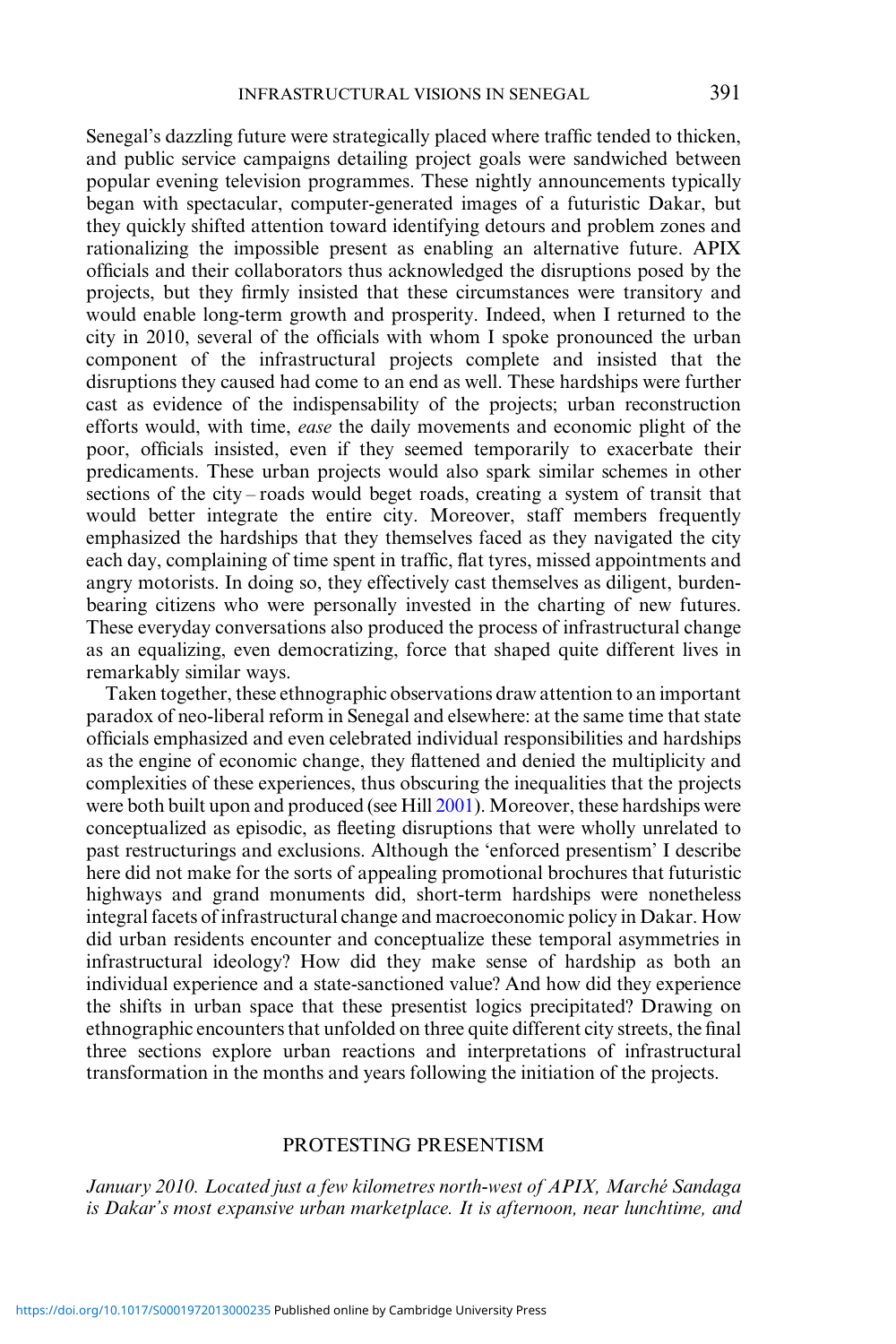my cab driver, Laye, inches slowly through the bustling intersection at Avenue Peytavin and Avenue Lamine Gueye at the cusp of the famed market. This intersection is the gateway to the country's informal economy, a place where urban residents of various backgrounds barter for textiles, vegetables, or bootlegged DVDs. Imported Chinese products are arranged on the streets and sidewalks alongside carefully sorted heaps of secondhand goods. Cars, buses, shoppers and vendors weave around and through the densely packed intersection with myriad goals and destinations in mind. There is no obvious formal regulation that guides traffic at this junction: no noticeable signs, no authorities directing traffic, no clear pattern dictating right-of-way. Instead, drivers and pedestrians alike must negotiate their passage individually, either with extreme caution or with reckless defiance.

As we proceed, Laye's mind is fixed firmly on the latest of Wade's controversial building projects, Le Monument de la Renaissance Africaine. It is a project whose goals and meanings he claims are dubious. As we approach the intersection, Laye's tirade comes to an abrupt halt as a moped veers into our path without warning. He slams on his brakes to avoid hitting the driver or the pedestrians that had followed in the moped's wake. 'This is the problem with this country!' Laye screams, gesturing wildly at the frenzied scene before us. 'You see, this intersection is like this country.' He explains that while Wade focuses his attention on developing orderly, modern routes for investors and diplomats, the rest of the country is left without guidance, without direction, without laws. People are only looking out for themselves, he says, and they make decisions without any regard for what is in front of them; there is no certainty about what comes next. We drive in stunned silence for a few moments, until Laye adds, almost philosophically, that the patterns of traffic at this intersection resemble the way that Wade's government itself functions: the police, the President, the ministers and other public officials look out for their own interests. There is no order, no regulation. Money changes hands, moves quickly, disappears. Laye adds angrily that Wade is 'mad'. He squanders national resources on monuments and highways instead of making realistic plans to deal with urban overcrowding or profoundly uneven access to quality medical care.

This lively intersection in the heart of the city offers an ideal vantage point from which to launch a discussion of the ways urban residents made sense of dramatic infrastructural change in contemporary Dakar. During colonialism, this section of the city was known as Dakar-ville or simply la ville, and was home to the city's European population and to évolué (evolved) Africans given the status of French citizens. As an experiment in assimilationist rule, Dakar-ville was strictly segregated from the so-called 'African' quarters, called Médina, on the city's periphery, which supplied labour to the European district. In contrast to the unpaved roads and ostensibly impermanent housing of Médina (see Ndione and Soumaré [1982](#page-17-0); Betts [1971](#page-16-0)), Dakar-ville was distinguished by its grand boulevards, cafés, government buildings, tidy shops and multi-storey residences (Whittlesey [1948](#page-18-0)). After independence, Dakar-ville was renamed Plateau, and, as the heart of the now post-colonial capital city, it was rapidly transformed by the construction of new government ministry buildings, monuments and museums, all of which were intended to make materially present President Léopold Sédar Senghor's visions of *négritude* and post-colonial nationalism. Plateau also contained some of the city's liveliest commercial spaces, including Marché Sandaga, a thriving market originally known for its textiles and produce that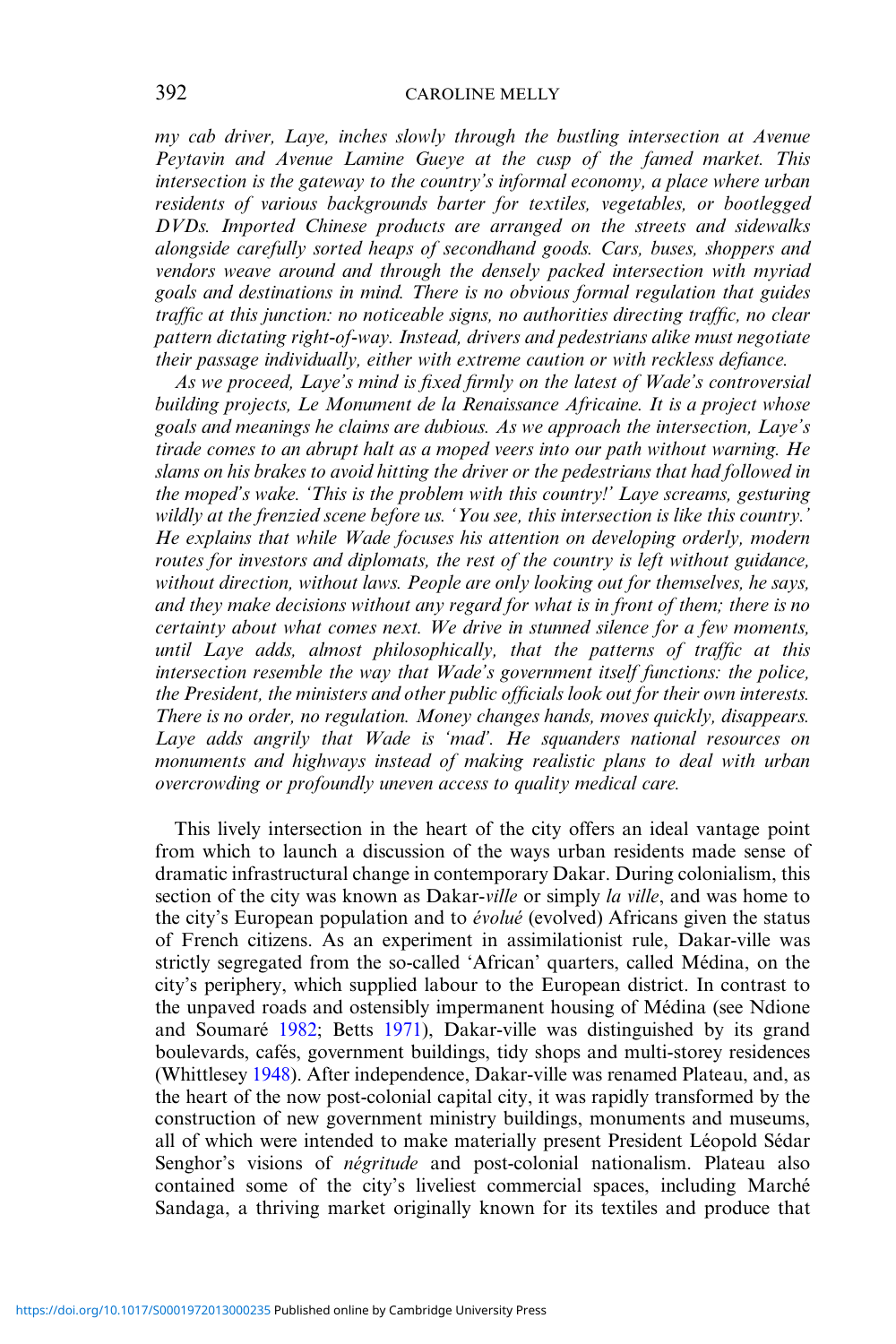grew quickly both in terms of the area it encompassed and the products it offered (Ebin [1992\)](#page-17-0). In the decades following independence, Plateau became home to international and non-governmental organizations as well as to APIX, and it was widely regarded as the city's economic, cultural and political heart.

Yet despite the quarter's continued relevance to daily life, many of Plateau's thriving spaces did not play a particularly prominent role in Wade's vision for the city's and the nation's future. Absent from Wade's soaring oratory about economic emergence, for instance, were the thriving street markets and shops whose religious trade networks span continents and whose wares draw scores of urban residents each day.<sup>7</sup> These spaces, too, received little direct financial investment from the government. For Laye, Wade's vision was one that focused on certain streets and populations and that left the majority of the city's residents – who frequented markets like Sandaga instead of the up-scale shopping and dining venues of the Corniche – to fend for themselves. What this cab driver noted from his vantage point within this crowded and unmonitored intersection was a startling sort of withdrawal of the state from the very space in which it has for so long been rooted. Indeed, on the majority of the city's roads, his reflection suggests, the state seems nowhere to be found, its attention fixed instead on grand projects in other sections of the city. Motorists and pedestrians must instead move alone through these spaces, navigating vehicles and bodies through dangerous intersections and toward unpredictable futures (see also Simone [2004;](#page-18-0) Khan [2006\)](#page-17-0). From Laye's perspective, Dakar's roads did not profess a vision of national futures achieved through personal hardship; rather, they revealed a fragmented sense of the present, one in which everyone was driven by individual goals and desperate circumstances. Within these spaces neglected by the state, Laye suggested, people became focused on finding ways to get by on their own, using tactics that were often extra-legal, opaque or detrimental to the well-being of the community. Urban life became a matter of responding to immediate urgencies and unexpected shifts in traffic, policy or prices.

Laye's impassioned critique thus implicitly rejected sanitized notions of hardship endured for the good of the nation. Instead, the cab driver pointed out the state's complicity in the production of inequalities, insisting that the refocusing of state commitments came at a grave cost for many in the city, who were forced to endure the consequences of restructuring projects in everyday ways, alone, without safety nets once provided by the Senegalese government. As we drove, for instance, Laye described to me his own efforts to fulfil obligations to his aging parents while caring for his own family who still resided in the countryside. He complained, too, about his own ailing health, made worse by the long hours he worked and the poor conditions of the road. The profound physical consequences of infrastructural projects were a very common topic of discussion during my time in the city. Cab drivers and other commuters complained bitterly about the toll that exhaust fumes and traffic jams had exacted on their health and well-being, and they frequently offered estimates of income or time lost to bottlenecks or detours. In this sense, the inequalities Laye and other urban residents noted were inherently corporeal, inscribed upon and suffered by bodies, both in the city and in Senegal's vast rural hinterland. These quiet protests make

<sup>&</sup>lt;sup>7</sup>For more on transnational Murid trade diasporas, see Diouf [2000.](#page-17-0)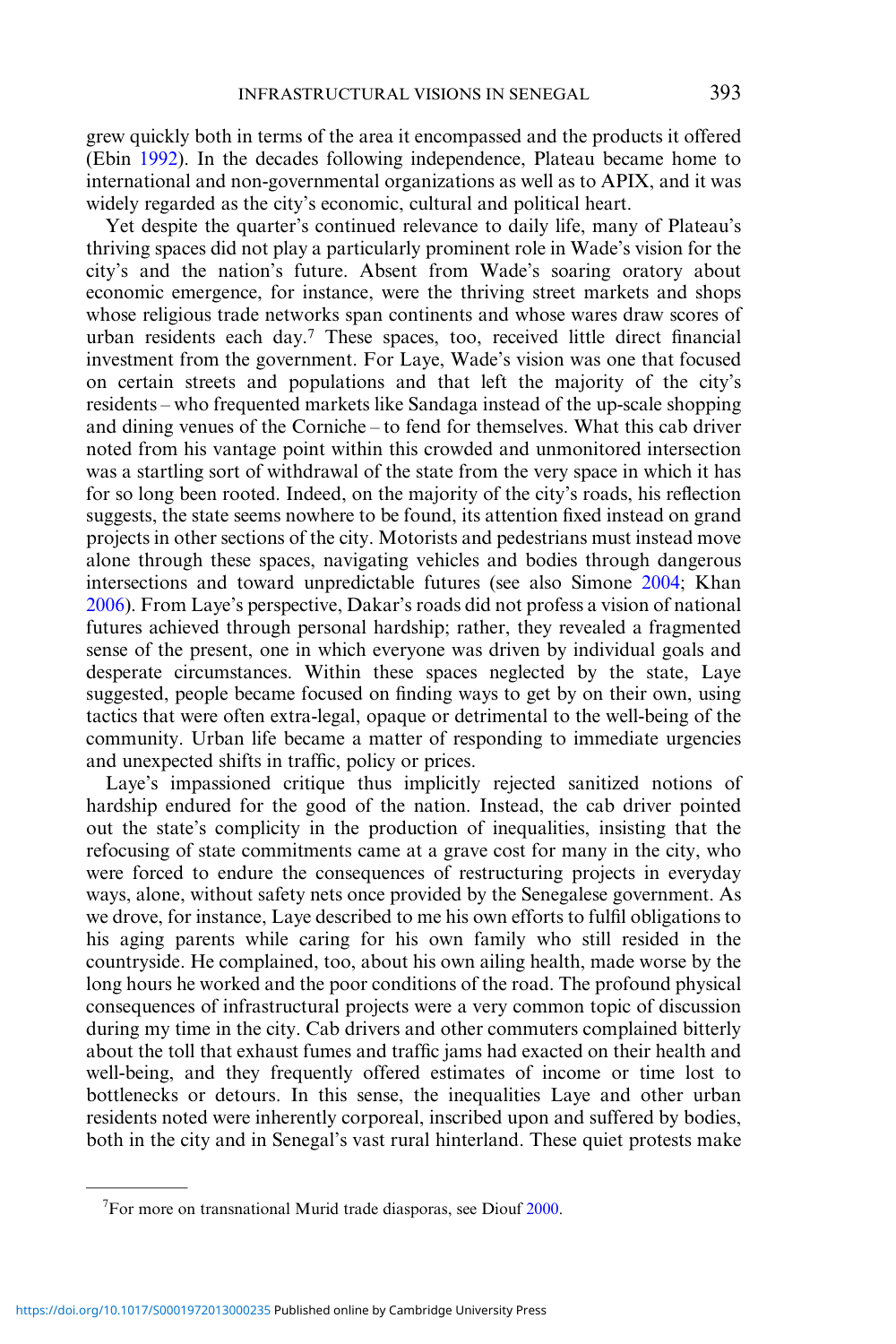clear that, in an age of monumental urban construction projects, caring and providing for selves and communities become burdens borne quietly by individuals, families and households rather than the responsibilities of the paternalistic state. Moreover, Laye's assessment pushes against official efforts to decontextualize and depoliticize experiences of present hardships. Instead, this urban motorist puts his own travails into a context of ongoing hardship and more widespread state neglect. In doing so, Laye also questions the purportedly temporary nature of infrastructural upheaval. These 'temporary' shifts indeed have deep histories and long-term effects.

My encounter with Laye offers one final observation about the nature of popular resistance in an age of visionary public works projects. In many ways, Laye's incisive critique of Wade's projects reflects a rich history of political engagement with and on Dakar's streets. Just as generations of disillusioned urban residents before him had done, Laye protested the state's apparent absence from the everyday affairs of its citizens, using the social and material space of the street itself as stage and substance for his claims.<sup>8</sup> Yet, in stark contrast to previous street-centred dramas, the particular form of protest I describe here tended to take place in more contained spaces – inside cabs, buses, homes, or on call-in radio programmes – and often as people were en route elsewhere. Despite palpable public outrage, the road projects did not seem to inspire the kinds of organized, collective protests that other acts of state neglect – like university budget cuts or unpaid public sector salaries – had managed to ignite. Instead, I found, urban residents frequently voiced their opposition during the course of their everyday routines and conversations, and did so in highly individualized ways. How do we make sense of the conspicuous absence of purposeful, collective protest against the projects? And what does this have to tell us about infrastructural articulations of the present? Turning attention to one of Dakar's emergent routes, the next section considers one urban resident's startling acceptance of the large-scale changes under way.

# THE CONCRETE PRESENT

January 2010. 'This is where the city is now,' Baba states matter-of-factly, as he winds the sputtering taxicab along the Route de la Corniche. We are headed north

<sup>8</sup> Over the past half-century, ardent nationalists, university students, union workers, political party adherents, street vendors and others have taken to Dakar's streets to protest funding cutbacks, living or working conditions, new government restrictions, or controversial elections. Moreover, it was on the city's streets – particularly those of Dakar's popular neighbourhoods – that Abdoulaye Wade initially rallied disenchanted youth in the 1990s behind his calls for change (sopi) and party turnover (alternance), and achieved public visibility as a future-minded leader. Perhaps most notable among Dakar's street-centred dramas was the set-setal movement of the late 1980s and early 1990s, in which disaffected youth confronted the state and the ruling class, declared public spaces their own, and struggled to install new visions of morality and political accountability (Diouf [1996\)](#page-17-0). Through violent attacks on 'outsiders', and more positively through mural painting and urban clean-up operations, Dakar's youth publicly called into question the discourses and practices of post-colonial nationalism. The roads themselves – neglected, crumbling, insalubrious – were indexed as evidence of the state's broken promises and became crucial platforms and canvases on which youth expressed their demands and alternative visions of nation.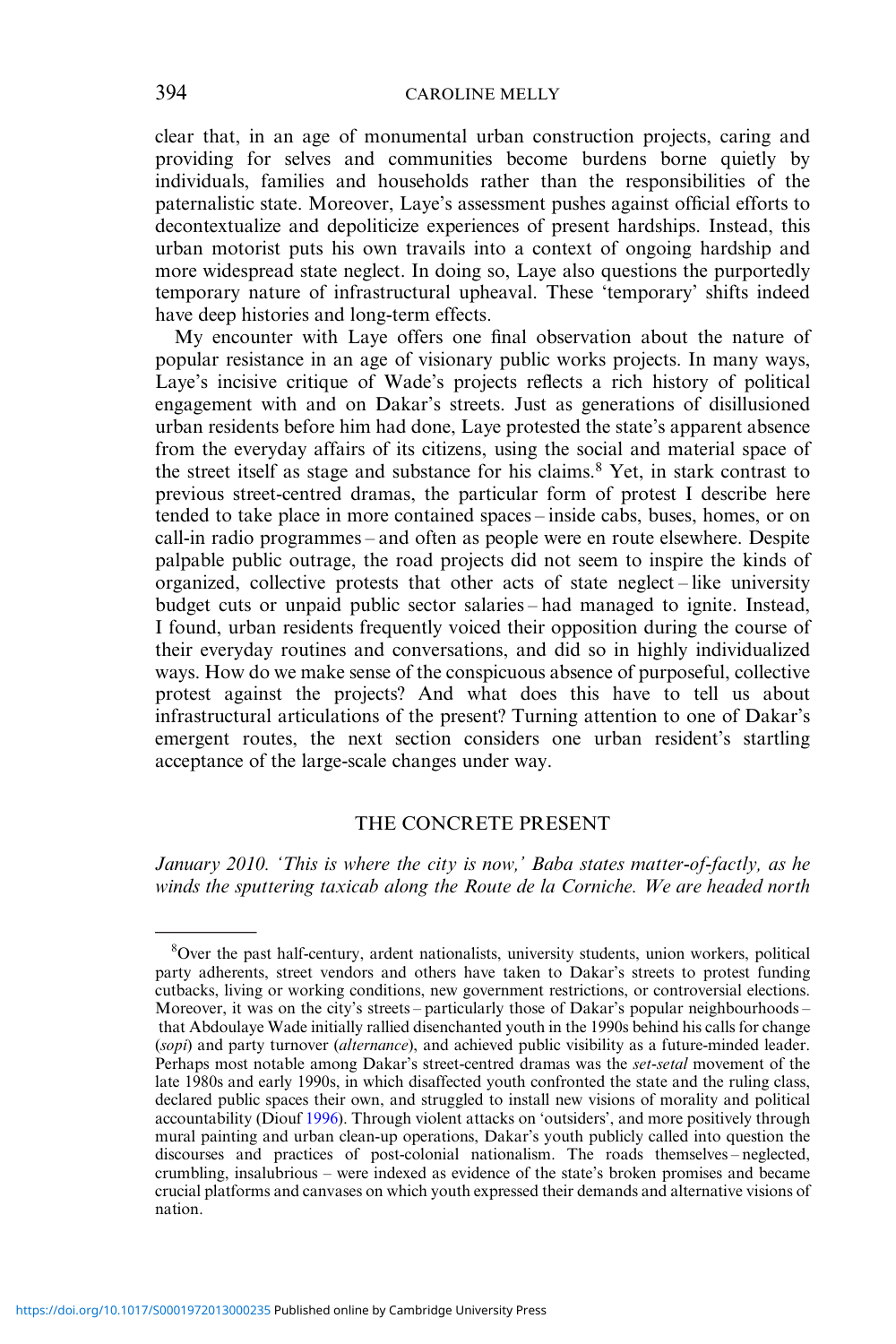from Plateau towards the neighbourhood of Les Almadies, famed for its towering villas and up-scale nightlife. 'Dakar is no longer Plateau. And it's certainly not the suburbs [les banlieues]. It's the Corniche.' Two and a half years have passed since Baba and I first met, and he is eager to show me the dramatic transformations the city has undergone since our last encounter. I marvel at the ease of our journey and at the luxury hotels, discreetly sited, which have emerged along the coast since my last trip. The road is smooth, the view of the glittering Atlantic astounding. A native of the suburb of Pikine, where he still lives with his parents and siblings, Baba positions himself as an urban expert and as an outspoken critic of Wade. As we drive, I'm reminded of a conversation we had had years before, when large sections of the Corniche were barricaded as the seaside route was spectacularly reinvented. Baba had blasted Wade and dismissed his infrastructural ambitions as impotent, describing how, instead, he would have gone about revitalizing the city through the construction of youth centres that would offer training workshops. So, as we drive and

chat, I am struck by what seems now like his quiet acceptance of the changes brought about by the Corniche project. Years before, Baba seemed to me a revolutionary, the roads his battleground. Today, he is more subdued. 'Corniche—the new Dakar,' I jot quickly in my notes, not yet quite sure what to make of this tiny revelation.

Baba's reluctant but powerful statement – that the heart of Dakar had shifted to the elite coastal highway – complements Laye's accusations of state neglect and reorients our discussion toward the grand new spaces afforded through global partnerships. But it also offers additional insight into how infrastructures were used to make certain kinds of claims on the present. Making sense of these complex assertions first requires a more thorough discussion both of Abdoulaye Wade's 'vision' and of this particular coastal neighbourhood. The election of Wade in 2000 is typically assumed to be a watershed moment in Senegal's political history, as it was the first time a member of the opposition party had successfully claimed the office of President. Unlike his predecessor Abdou Diouf – who was often rebuked for his 'technocratic' approach, protectionist policies, and focus on management at the expense of future-oriented planning (see Diouf [1997\)](#page-17-0) – Wade positioned himself as a charismatic leader committed to populist issues and openmarket economics. His rallying call of sopi found notable support among urban youth, who had felt increasingly marginalized by the structural adjustment policies implemented during Diouf's administration. After his election, Wade focused on creating economic opportunities through a commitment to liberal economic reform and private sector investment, particularly in infrastructure (Galvan [2001\)](#page-17-0). Over the next several years – in ways that seemed in some ways to belie his commitment to 'decentralization' – Wade centred much of his attention on reimagining the 'emergent' nation from and through the capital city: Dakar's hopeful new airport, improved and expanded highways, and modernized spaces of consumption would better connect Senegal globally, he insisted, and would in turn spark the infusion of capital into rural areas as well.

In many ways, the revitalized Route de la Corniche Ouest – long central to the imaginary of Dakar – stood as an emblem of Wade's grand vision for the city and the nation. What began during colonialism as a 'macadam (and dusty) ... road' (Whittlesey [1948](#page-18-0): 627) that connected the city's northern airfields with the colonial settlement in the south gradually became a 'romantic' route that boasted bougainvillea-shaded villas and exceptional views of the majestic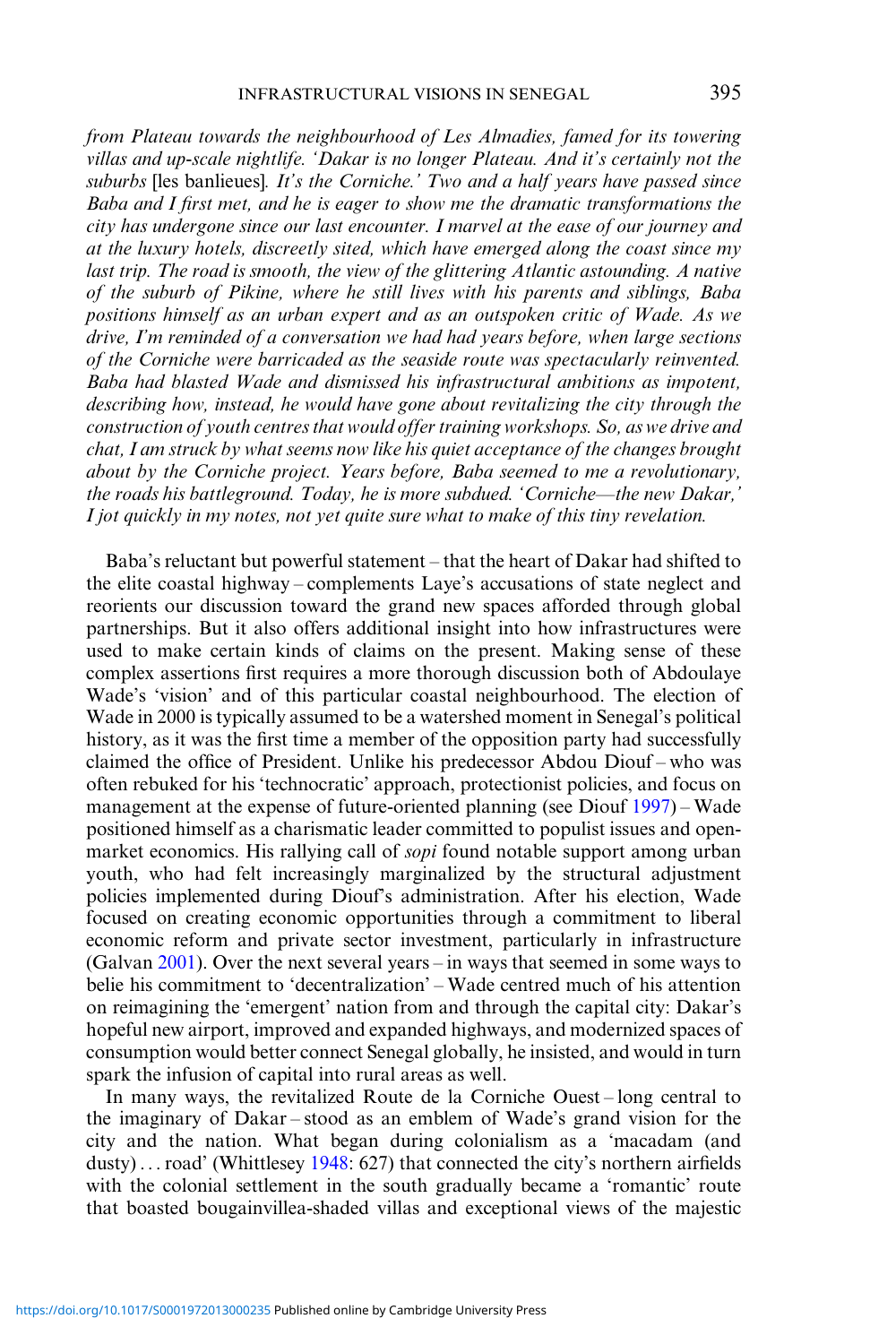Atlantic Ocean (Bigon [2009](#page-16-0); Roberts and Roberts [2007](#page-17-0)). For decades, the neighbourhoods surrounding the Corniche had hosted dignitaries, embassy offices, NGO and IO offices, well-heeled expatriates and the country's prestigious Université Cheikh Anta Diop. But in 2006, the Corniche achieved new visibility and status. The Organisation de la Conférence Islamique (OCI), a global collectivity of 56 Islamic/Muslim majority states, launched an ambitious effort to refashion the aging coastal route into a showcase boulevard befitting the organization's Eleventh Islamic Summit, held in Dakar in March 2008. Wade appointed his son, Karim, to preside over Senegal's newly founded Agence Nationale de l'Organisation de la Conférence Islamique (ANOCI) and the construction projects more specifically. This move sparked a great deal of controversy in the media and among urban residents, who saw Wade's selection of his son as an effort to shape him as his successor. But it also revealed Wade's desire to claim as his own a project launched and financed by foreign interests and organizations. More specifically, the Corniche project reflected a strengthening of ties with Islamic countries and organizations; the increasing importance of 'South–South' alliances and capital flows; the continued role of international organizations and governments in shaping African futures; and the saliency of discourses of 'partnership' aimed at neo-liberal investment.

By the time of my return in 2010, the sleek new road was firmly established as a fashionable destination for travel, up-scale living, and consumption. No longer did tourists need to head to Plateau to locate cosmopolitan restaurants and hotels, as once was the case. Even the World Bank had abandoned its downtown headquarters for a brand-new home along the Corniche, joining various embassies and private companies already located here. These moves, along with the Wade administration's commitment to narrating Dakar's future through the construction of these emergent 'global' spaces, produced this road as a site of intensive moral and economic investment, as a space where the city, the nation, and the administration could be reborn and restaged through neo-liberal logics of global capital flow. While the presidential palace and most official state offices remained firmly situated in the city's centre, just as they had been during Povey's visit, narrations of the nation's present and future were no longer dispatched exclusively from these spaces and institutions. In this sense, Baba's assertion that 'This is where the city is now' was an acknowledgment of the spatial shifts and realignments that had transpired in the capital since the road projects began.

But we might also read Baba's statement as an effort to come to terms with the concrete realities of the lived present. In his work on Nigerian infrastructures, Brian Larkin ([2008\)](#page-17-0) notes the tension between grand futuristic visions and the immediate present, demonstrating how seemingly authoritative visions became mundane as spectacular highways and roads became routine spaces of everyday circulation and breakdown. The vision imposed by these infrastructures was constantly reinterpreted and contested in unforeseeable ways by the city residents who travelled them, laboured to build them, or otherwise came into contact with them.<sup>9</sup> Indeed, urban residents used the Corniche and other emergent surfaces and structures as a means to understand their place in the city's emergent cosmology and to assemble and circulate powerful counter-readings

<sup>&</sup>lt;sup>9</sup>See, for instance, Sembène [1960](#page-18-0).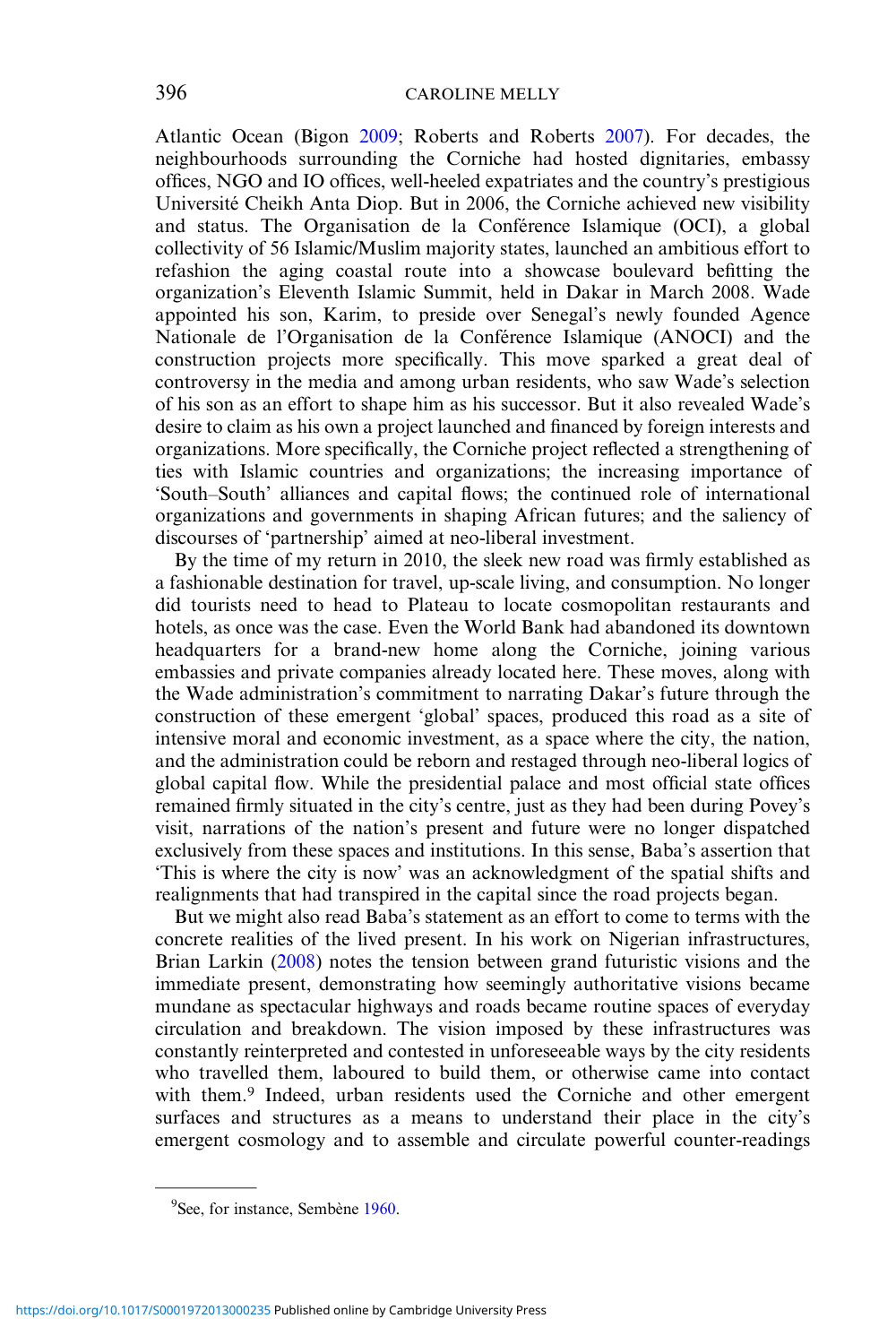of the state's efforts. For instance, several residents gestured to the materiality of the new roads and their management as proof that Wade's plans for the future did not include them, as Baba had during numerous conversations in 2006 and 2007. Another taxi driver pointed out slight cracks in the brand new concrete as evidence that Wade and his cronies were guilty of brokering illicit deals with foreign firms and pocketing cash that could be used for real urban renewal efforts. Several critics pointed out the illogicality of the road's design, while others criticized the administration's failure to adequately plan detours: for many, this was a sign of the state's disorderly approach to development and lack of foresight.

Wade and his projects were not without supporters, however. Some cab drivers, for instance, would marvel aloud at vivid billboards celebrating project goals, at the legion of polished-looking youth the project employed to direct traffic, and at the dusty roads that were supposedly a tabula rasa on which Wade's administration could write the city's future. One driver's future-oriented optimism is particularly illustrative here: 'After these roads are built,' he exclaimed, 'Dakar will be a grand city – like Paris! Like New York!' And yet, I found that declarations like these were nearly always accompanied by an acknowledgment of their fears that these large-scale projects, slated to continue for several years, would eat at their meagre incomes and damage the prospects of those who depended upon their salaries, at least in the short term. At the same time that these urbanites found the futures proposed by Wade's schemes alluring, they also reluctantly acknowledged the very personal and immediate toll that these infrastructural transformations had taken on their lives and routines.

Given this culture of open criticism, my reunion with Baba in 2010 left me perplexed and unsettled. During our previous encounters, I had viewed him as a dedicated revolutionary who regarded criticism and public debate as a way of being and as a tool for social change. How was I to make sense of Baba's quiet acquiescence to the changes wrought by the new roads, of his seeming acceptance of his own peripheral positionality, just a few years after he had blasted the projects and spoken of concrete alternatives? I suggest here that, as roads become mundane spaces of transit, they not only open up spaces for contesting authoritative design and ideology, as Larkin makes clear, but they also can become taken-for-granted physical structures that depoliticize and depersonalize everyday experiences of exclusion and hardship. From this perspective, the oncecharged spaces of the Route de la Corniche had become unremarkable features of the urban landscape. During my absence from the city, Baba had certainly travelled along the Corniche hundreds, perhaps even thousands, of times, slowly coming to accept the physical road as well as the social, economic, and political realities that this new structure cemented. Baba had not been won over by grand futuristic visions, I argue, as much as he had resigned himself to the realities of the present. Relocating to the city's margins, the next section offers a final perspective on how urban residents come to terms with the gap between presentist logics and futuristic promises in contemporary Dakar.

#### NAVIGATING AN UNRULY PRESENT

January 2010. After hailing a cab in Plateau, I am headed toward Parcelles Assainies, a densely populated residential section in the northern part of the city that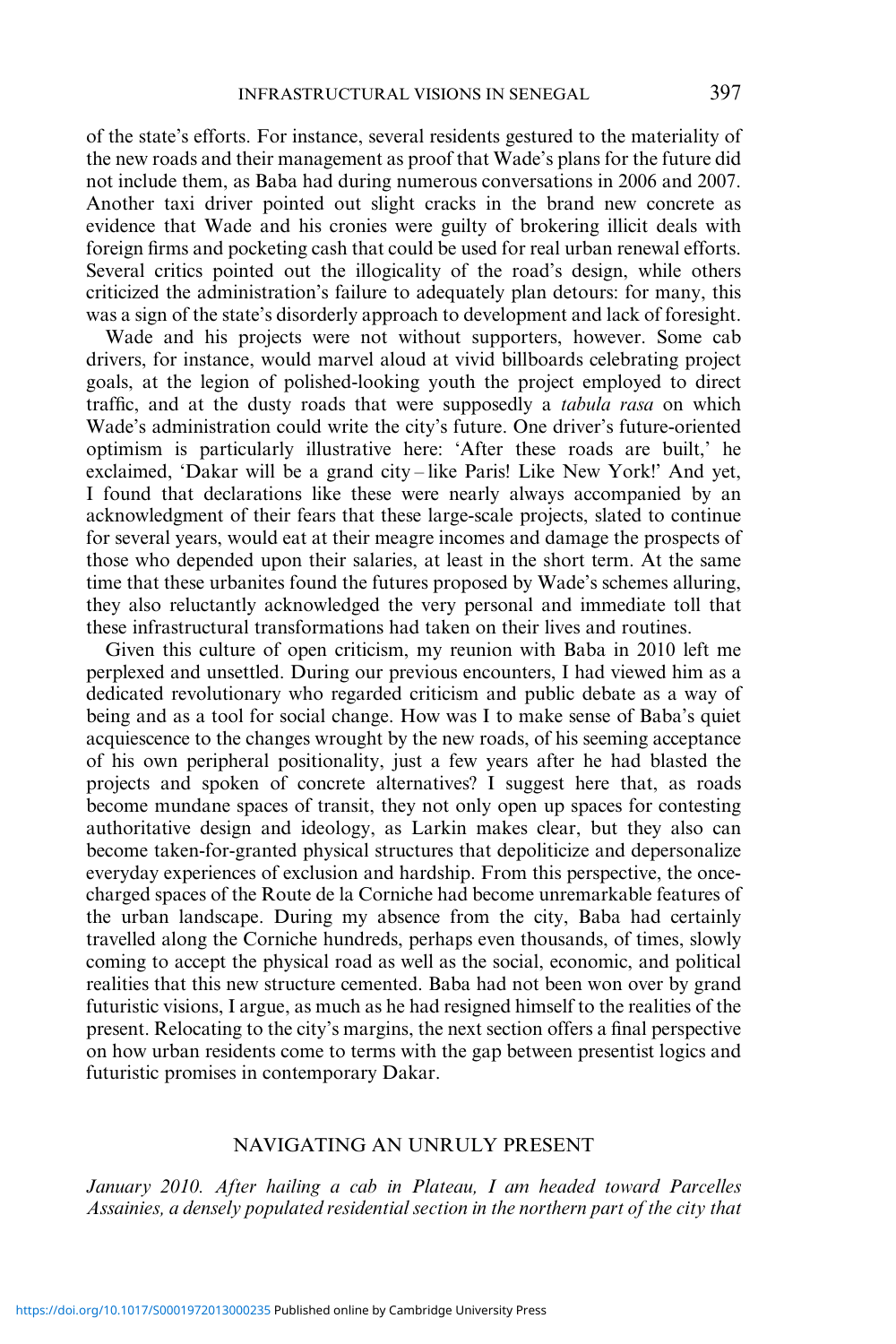I had called home in 2006. I am returning to visit the generous hosts I now call family as well as other neighbourhood friends. The cab moves with surprising ease along smoothly paved roads, up the connector segment of the autoroute, a road I had always associated with traffic bottlenecks and dense exhaust fumes. As soon as we exit the autoroute and then enter Parcelles, however, the road surfaces change dramatically. I realize quickly that little has in fact changed here since 2006 and 2007. Infrastructures are often overwhelmed and woefully under-financed. In some sections of Parcelles, motorists habitually avoid the designated road surfaces, driving instead along the unpaved shoulders of the road because they're less treacherous.

As we approach the home in which I once lived, built with funds from the diaspora, we pass the shuttered Sandwich'rie shop, and I'm immediately reminded of the profound ambivalence that has characterized Wade's 'vision' from the start. The small snack shop was once owned and operated by Laurent, the son of a Togolese mother and a Senegalese father. He had been born and raised in Dakar but had spent the past several years working and studying in Europe and the United States. He returned from Paris in late 2005 because, he said, Wade had given him hope. It wasn't so much Wade's political party or platform, Laurent explained, but instead his concrete commitment to change. He had read while abroad of Wade's plans for the city – of his desire to build new roads, in particular – and he returned with his wife, filled with optimism, determined to open a business and eager to start a family in his natal Dakar.

But by late 2006, Laurent's optimism had deflated. He pointed to the insalubrious street as evidence of despair as we spoke one summer afternoon, worried that the sewage that constantly overflowed just outside the restaurant was discouraging customers. Drivers had to navigate carefully around the mess that it made. Pedestrians increasingly avoided the segment of road altogether if they could. Laurent no longer indexed Wade's roads as a source of hope but saw them instead as a sign of the President's questionable priorities and empty promises of long-term 'change'. By early 2007, around the time of Wade's re-election, Laurent abruptly abandoned his enterprise and returned to France to work at a ski resort. Nearly three years later, the Sandwich'rie sign remains affixed to an empty storefront, and I hear from my Parcelles 'family' that the sewage problems persist as well.

This ethnographic encounter juxtaposes brief glimpses of two dramatically different spaces and temporal configurations: the city's sleek and futuristic new autoroute, which was a site of intensive financial and ideological investment during Wade's administration; and the burgeoning neighbourhood of Parcelles Assainies, located on the cusp of Dakar's banlieues. It was the construction of the autoroute that my colleagues at APIX were working so hard to manage and promote. Touted as one of the first of its kind on the continent, the ambitious project aimed at improving circulation between Dakar's northern and southern extremities and providing a direct link between the peninsular city and the Senegalese mainland. Estimated to cost 500 million dollars (200 billion FCFA), the autoroute was financed through a 'public–private partnership' between the World Bank, which provided a loan to the Senegalese government; the African Development Bank; the French Agency for Development; the International Development Association (IDA); and an 'unidentified' foreign group (World Bank n.d.). The new road was intended to ease congestion within the densely populated peninsular city, to better integrate the country's rural and urban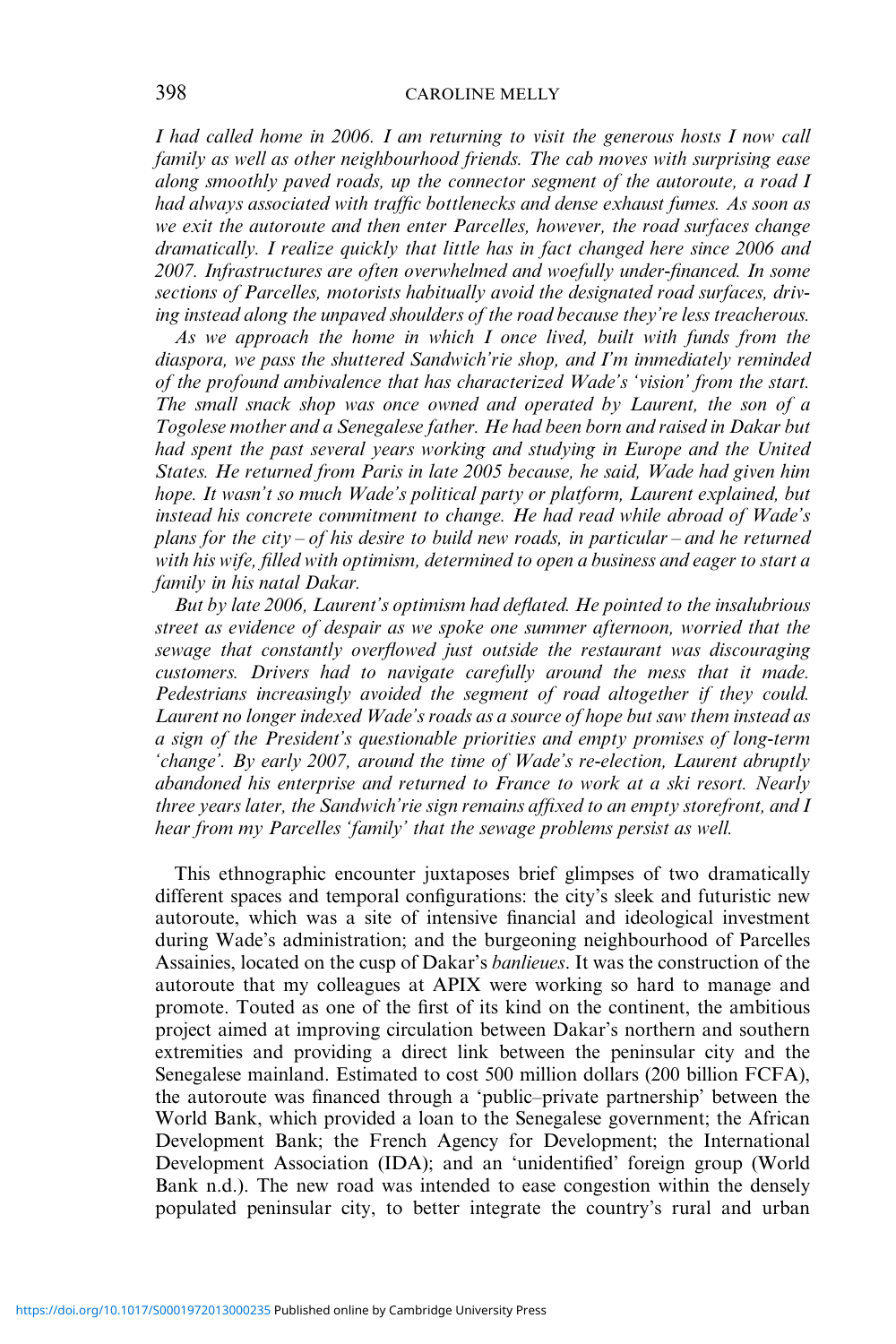regions, and, by extension, to attract potential investors to the capital city with its promises of efficiency and modernity.

Parcelles Assainies ('Improved Plots of Land'), too, was born from an alliance between the Senegalese state and the World Bank, though one whose sheen had long since faded. The neighbourhood formally emerged in the early 1970s as an experiment in providing affordable land ownership opportunities to some of the city's lower-income residents (Bop [1983](#page-16-0)). This effort was premised on the assumption that land ownership among the urban masses was a necessary prerequisite for the construction of a strong democracy and a liberalized economy. The project also focused on improving or extending road structures, electricity networks and drainage systems. Over the next few decades, Parcelles grew steadily, as lots were divided and sold for profit, as migrants to the city sought affordable housing, as autoconstruction practices became popular, and later as diasporic Senegalese built homes for family or for profit (Melly [2010](#page-17-0); Tall [2009](#page-18-0)). By the time I arrived in Dakar in 2006, Parcelles was a thriving, if geographically and economically marginalized quartier. It was home to a rapidly expanding population of youth and to an increasingly diverse cadre of new arrivals from all over West Africa. It boasted lively markets and was a key site of political mobilization and economic growth, as Laurent's story suggests. But the Parcelles of 2010 also seemed strikingly lacking in organized governmental intervention, and life for many in the quarter was precarious and uncertain at best. Once a site of deep moral investment by the state, once a darling of international organizations, Parcelles Assainies was now kept afloat by an expanding informal economy and by remittances sent from abroad (Simone [2004](#page-18-0); Tall [2009](#page-18-0)).

This final ethnographic encounter with an itinerant urbanite, an underfunded infrastructural system, and a pulsing popular district on the city's frontiers reiterates many of the points already made in this essay: that contemporary infrastructural projects are as much about rationalizing present impossibilities as they are about asserting spectacular expectations for the future; that weary bodies and vehicles must bear the brunt of the uneven allocation of resources; that road projects involve practices of collective forgetting as often as they conjure histories and memories; that individuals' interpretations of the present and the future shift as they come into physical contact with concrete infrastructures. Like the other urban residents whose perspectives I have shared, Laurent's itinerary was profoundly shaped by the roads themselves – by their promises and their failures, by the possibilities they opened up and by those they foreclosed. His story further serves as an illuminating example of how, in some ways, the Wade administration's road-centred visions inspired global connections and a flow of foreign capital after all – though perhaps not always in the way the administration had anticipated they would – and of how the state and its allies profited in indirect but important ways from the spectacular hardships quietly endured by individuals and their families. Like Laurent, many urban residents strategized to escape the impossibilities of the present and conjured alternative visions of the future – forging new personal networks, inserting themselves into informal economies and sometimes-shadowy networks, or endeavouring to migrate abroad (see Simone [2005\)](#page-18-0). But while Laurent was able to trade his predicament in the city for the (quite different) hardships of displacement, Laye, Baba and others remained thoroughly emplaced, forced to contend with the urgencies of the present.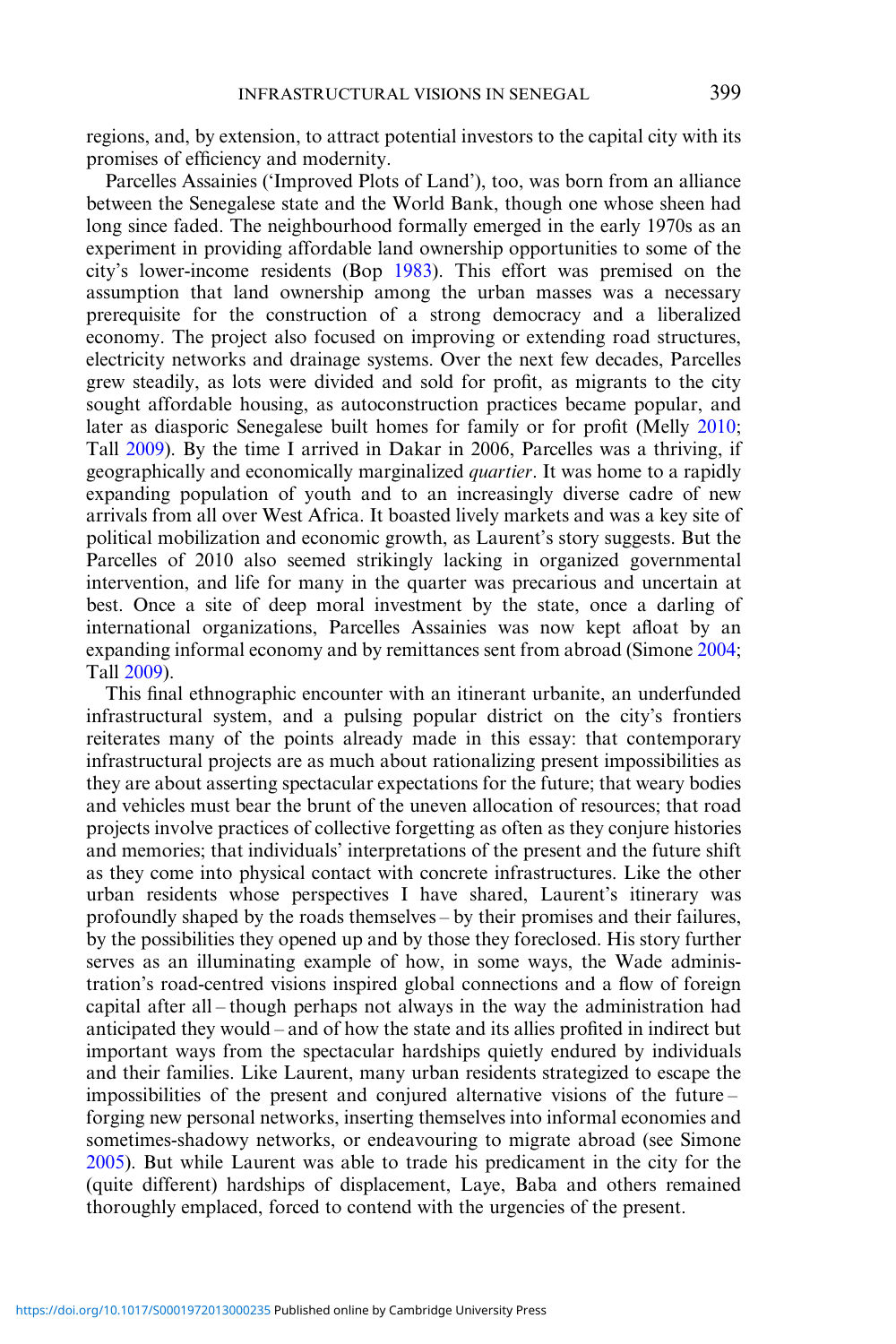<span id="page-16-0"></span>When juxtaposed, the four encounters I have described in this essay bring into view what happens when the 'temporary' disruptions and exclusions wrought by infrastructural change become enduring experiences of hardship: just as new and controversial roads become taken-for-granted features of the urban landscape with time, so too do the inequalities and exclusions they reinforce. Dakar's largescale road projects were just as much about rationalizing present hardship, I argue, as they were about professing spectacular expectations for an impossibly distant future. The architects of this historical moment saw roads as apolitical facts, disruptions as temporary, and near-future planning as unnecessary – once built, the roads themselves would effect long-term change. Nonetheless, these ethnographic encounters make clear the limits of these rationalizing agendas, highlighting instead the unruliness of the present moment and the incompatibility of Dakarois' experiences and narratives of urban change and state commitment. These observations thus underscore the need for ethnographic research that is attentive to the presentist logics that accompany futuristic visions of infrastructural change. This kind of work might, in turn, illuminate the broader temporal shifts and displacements that result as the once 'exotic' rhetorics of neo-liberal restructuring (Guyer [2007\)](#page-17-0) are cemented as standard elements of the global economic landscape.

#### ACKNOWLEDGEMENTS

I thank Neha Vora, Elliot Fratkin and Vincent Foucher for reading and commenting on drafts of this essay. I am also grateful for the insightful comments offered by two anonymous reviewers. My deepest appreciation is owed to the urban residents with whom I lived, worked and interacted, and whose experiences and perspectives have inspired this essay. Any errors, inaccuracies or misinterpretations are my own.

#### **REFERENCES**

APIX, S.A. (2011) 'Rapport Annuel 2010'. Dakar.

- Bendech, M., M. Chauliac, P. Gerbouin-Rerolle, N. Kante and D. Malvy (1997) 'Devaluation of the CFA franc and feeding strategies of families in Bamako (Mali)', Cahiers d'études et des recherches francophones/Santé 7 (6): 361–71.
- Betts, R. (1971) 'The establishment of the Medina in Dakar, Senegal, 1914', Africa 41 (2): 143–52.
- Bigon, L. (2009) 'Urban planning, colonial doctrines and street naming in French Dakar and British Lagos, c. 1850–1930', Urban History 36: 426–48.

Bop, M. (1983) 'The "Improved Parcels of Land" Project' in B. B. Taylor (ed.), Reading the Contemporary African City. Singapore: Concept Media.

- Creevey, L., R. Vengroff and I. Gaye (1995) 'The devaluation of the CFA Franc in Senegal: the reaction of small businesses', Journal of Modern African Studies 33 (4): 669–83.
- Dalakoglou, D. (2010) 'The road: an ethnography of the Albanian-Greek crossborder motorway', American Ethnologist 37 (1): 132–49.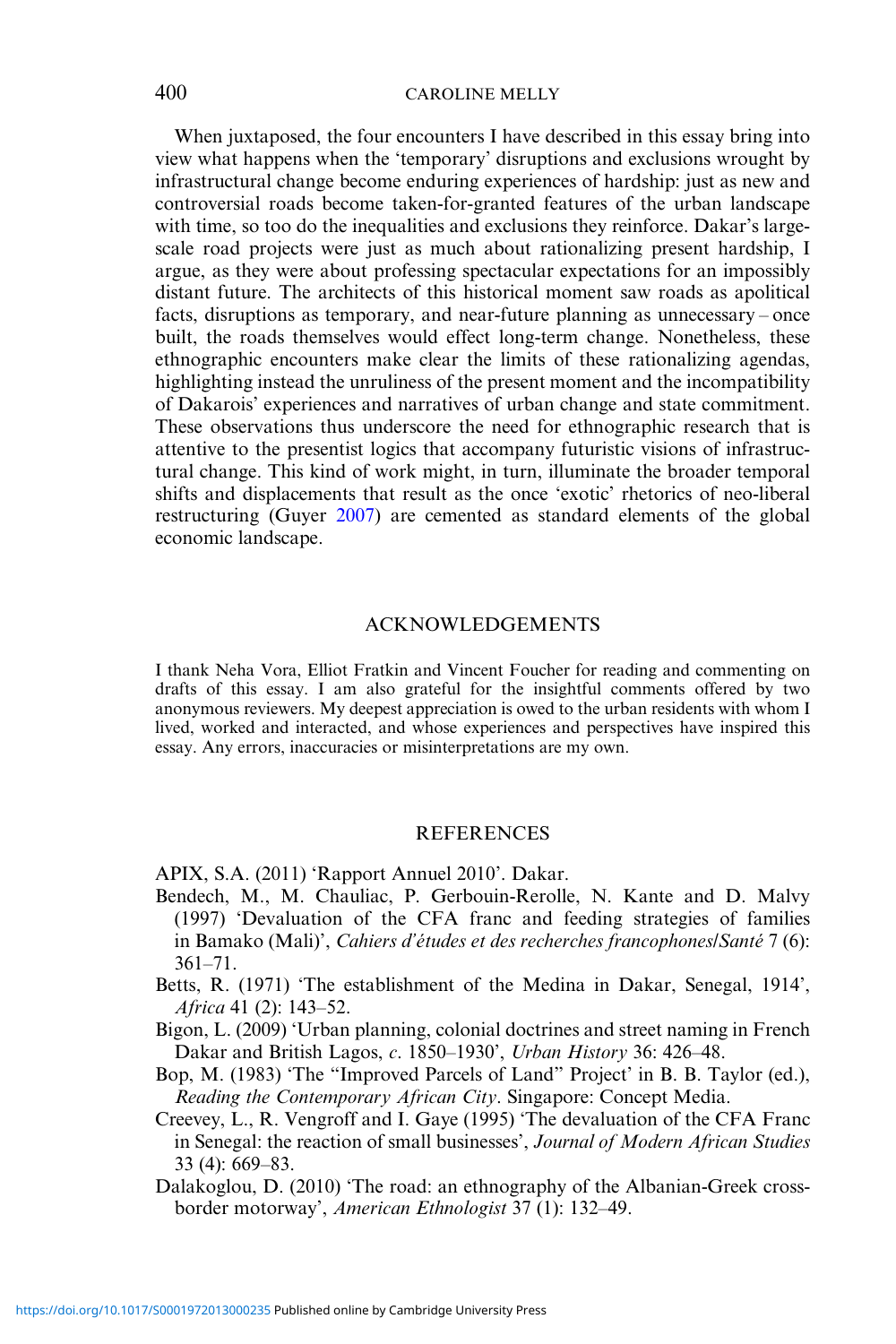- <span id="page-17-0"></span>De Boeck, F. (2011) 'Inhabiting ocular ground: Kinshasa's future in the light of Congo's spectral urban politics', Cultural Anthropology 26 (2): 263–86.
- De Jong, F. and V. Foucher (2010) 'La tragédie du Roi Abdoulaye? Néomodernisme et renaissance africaine dans le Sénégal contemporain', Politique africaine 118: 187–204.
- Diouf, M. (1996) 'Urban youth and Senegalese politics: Dakar, 1988–1994', Public Culture 8: 225–49.
- ——– (1997) 'Senegalese development: from mass mobilization to technocratic elitism', in F. Cooper and R. Packard (eds), International Development and the Social Sciences: essays on the history and politics of knowledge. Berkeley CA: University of California Press.

——– (2000) 'The Senegalese Murid trade diaspora and the making of a vernacular cosmopolitanism', Public Culture 12 (3): 679–702.

- Ebin, V. (1992) 'A la recherche de nouveaux "poissons": stratégies commercials Mourides par temps de crise', Politique africaine 45: 86–99.
- Ferguson, J. (1994) The Anti-Politics Machine: "development", depoliticization, and bureaucratic power in Lesotho. Minneapolis MN: University of Minnesota Press.
- Fofana, B. (2010) 'Me Wade sur les réalisations de ses projets : "Même quand je rêve, ça devient réalité"', Le POPulaire, 4 March 2010.
- Galvan, D. (2001) 'Political turnover and change in Senegal', Journal of Democracy 12 (3): 51–62.
- Giles-Vernick, T. (1996) 'Na lege ti guiriri (On the road of history): Mapping out the past and present in M'Bres Region, Central African Republic', Ethnohistory 43 (2): 245–75.
- Guldi, J. (2012) Roads to Power: Britain invents the infrastructure state. Cambridge MA: Harvard University Press.
- Guyer, J. I. (2007) 'Prophecy and the near future: thoughts on macroeconomic, evangelical, and punctuated time', American Ethnologist 34 (3): 409–21.
- Hill, S. (2001) 'The environmental divide: neoliberal incommensurability at the US–Mexico border', Urban Anthropology and Studies of Cultural Systems and World Economic Development 30 (2/3): 157–87.
- Khan, N. (2006) 'Flaws in the flow: roads and their modernity in Pakistan', Social Text 89 (24/4): 87–113.
- Larkin, B. (2008) Signal and Noise: media, infrastructure, and urban culture in Nigeria. Durham NC: Duke University Press.
- Mains, D. (2012) 'Blackouts and progress: privatization, infrastructure, and a developmentalist state in Jimma, Ethiopia', Cultural Anthropology 27 (1): 3–27.
- Masquelier, A. (2002) 'Road mythographies: space, mobility, and the historical imagination in postcolonial Niger', American Ethnologist 29 (4): 829–56.
- Melly, C. (2010) 'Inside-out houses: urban belonging and imagined futures in Dakar, Senegal', Comparative Studies in Society and History 52: 37–65.
- Ndione, E. and Soumaré, M. (1982) 'Growth and evolution of the Dakar suburbs: the case of Grand-Yoff '. Architectural transformations in the Islamic world seminar seven. Dakar: Concept Media, Ltd.
- Povey, J. (1966) 'Dakar: an African rendez-vous', Africa Today 13 (5): 4–6.
- Roberts, A. F. and M. N. Roberts (2007) 'Mystical graffiti and the refabulation of Dakar', Africa Today 54 (2): 51–77.